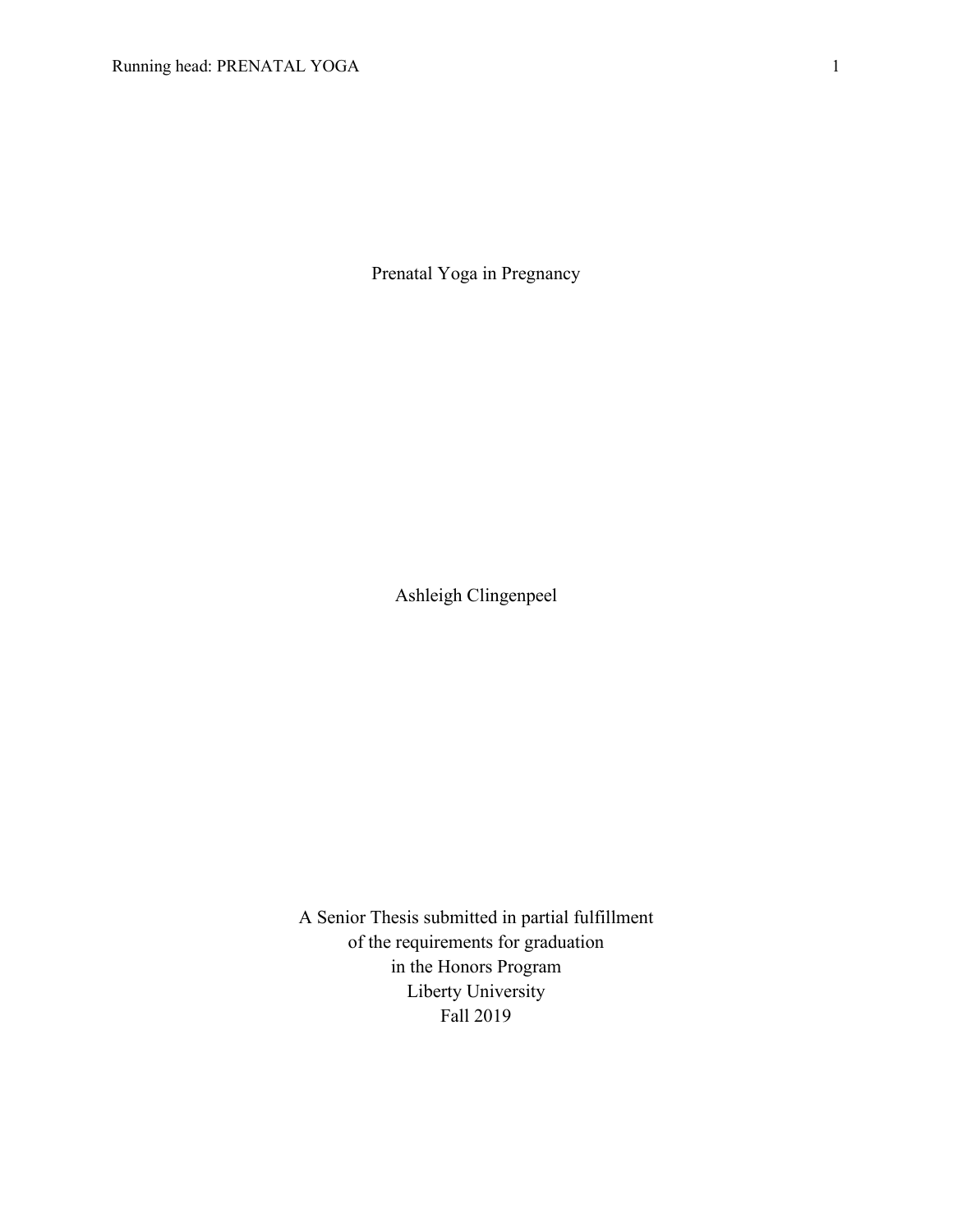Acceptance of Senior Honors Thesis

This Senior Honors Thesis is accepted in partial fulfillment of the requirements for graduation from the Honors Program of Liberty University.

Mary Ayers Highton, DNP, APRN, NNP-BC Thesis Chair

Tracey Turner, EdD, MSN, RNC-OB Committee Member

> James H. Nutter, D.A. Honors Director

> > Date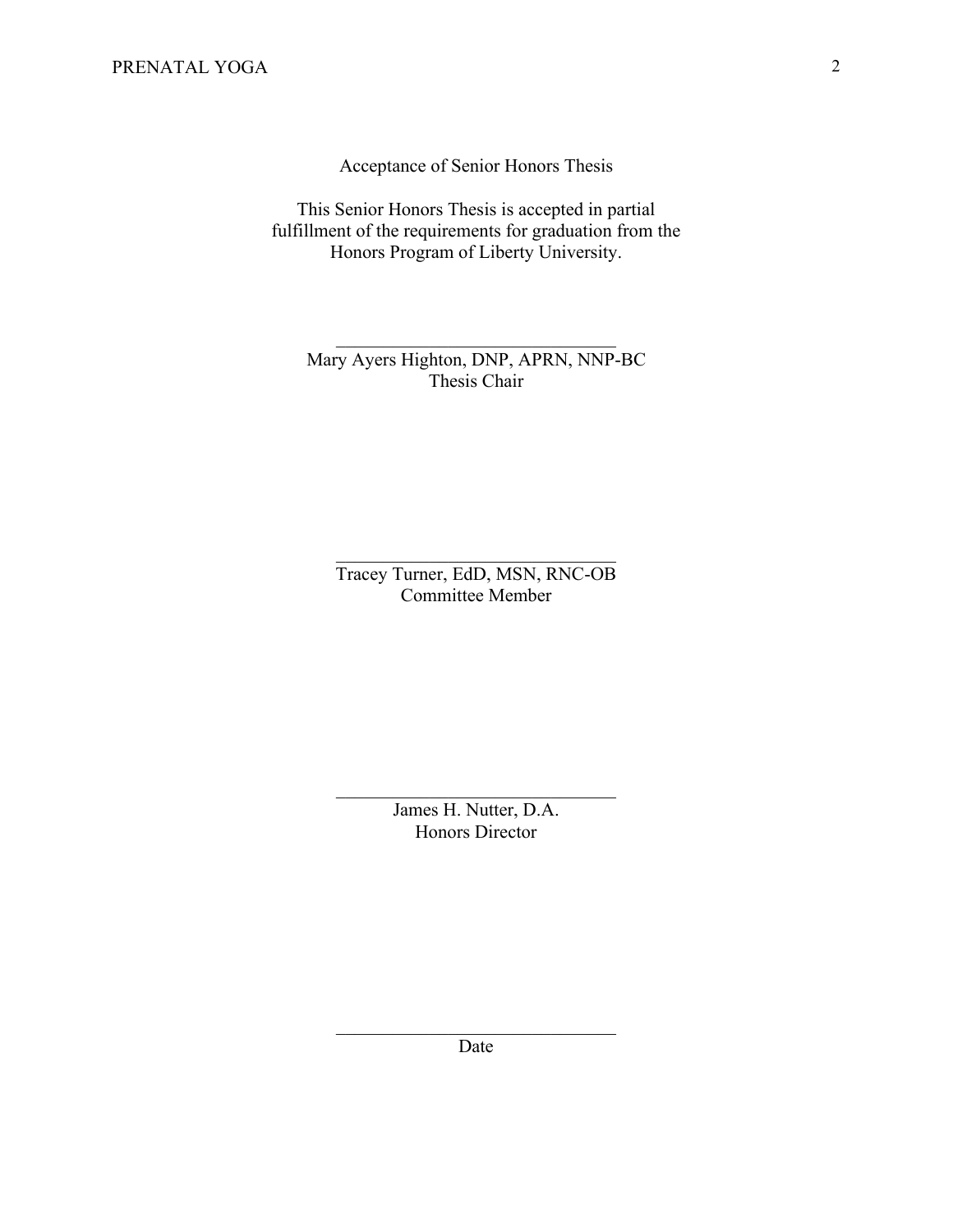#### Abstract

Prenatal yoga has emerged as an advisable, beneficial, and supportive addition to birth preparation. Many studies have linked participation in prenatal yoga with both maternal and infant benefits. Physical benefits for the mother include decreased labor time, decreased labor pain, and improved comfort during pregnancy. Significant emotional and mental effects have also been correlated, such as lowered rates of depression and anxiety, increased self-efficacy in labor, and easier transitions into the postpartum period. Finally, prenatal yoga has demonstrated benefits to the neonate, with a greater number of vaginal deliveries, which are less traumatic for the infant, an increase in gestational age at birth, and an increase in birth weight. These indicators point to a healthy infant who is physiologically prepared for birth and the transition to life outside the womb. Research and personal testimonies agree: prenatal yoga greatly improves the pregnancy, labor, delivery, and post-partum experiences for both the mother and the baby and should be encouraged as a component of prenatal care as health professionals seek to perform patient-centered care and education.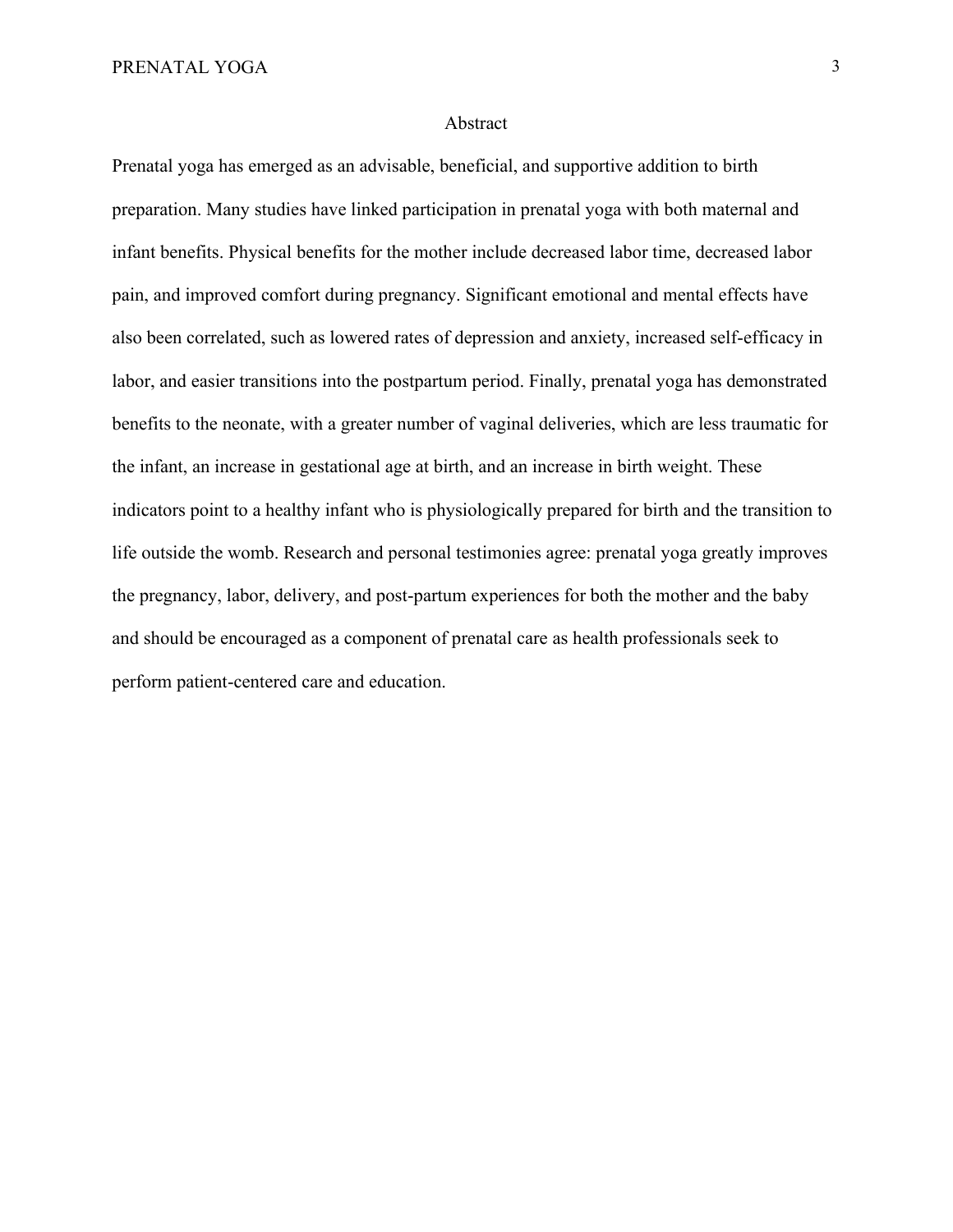## Prenatal Yoga in Pregnancy

Prenatal yoga has emerged as an advisable, beneficial, and supportive addition to birth preparation. Participation in prenatal yoga has been linked with both maternal and infant benefits. Physical benefits for the mother include decreased labor time, decreased labor pain, and improved comfort during pregnancy. Significant emotional and mental effects have also been correlated, such as lowered rates of depression and anxiety, increased self-efficacy in labor, and easier transitions into the postpartum period. Prenatal yoga has demonstrated benefits to the neonate as well: increased in gestational age at delivery, increased birth weight, and decreased need for cesarean sections, which are more traumatic for the infant. These indicators point to a healthy infant who is physiologically prepared for birth. Research and personal testimonies agree: prenatal yoga greatly improves the pregnancy, labor, delivery, and post-partum experiences for both the mother and the baby and should be encouraged as a component of prenatal care.

### **History of Yoga**

The practice of yoga has existed for over two thousand years but has found a new audience in the western world in the last century. While the ancient discipline differs in many ways from the current American practice, both have consistently demonstrated significant positive outcomes. By briefly evaluating the history of yoga, its metamorphosis leading to today, and the specific sector of prenatal yoga, a base of knowledge can be established to discuss the multifaceted benefits of practicing yoga during pregnancy.

# **Foundational Documents**

The earliest known writings pertaining to yoga are dated between 500 and 200 BC Patanjali, a devout Hindu, penned the Yoga Sutras, which remain the foundation for eastern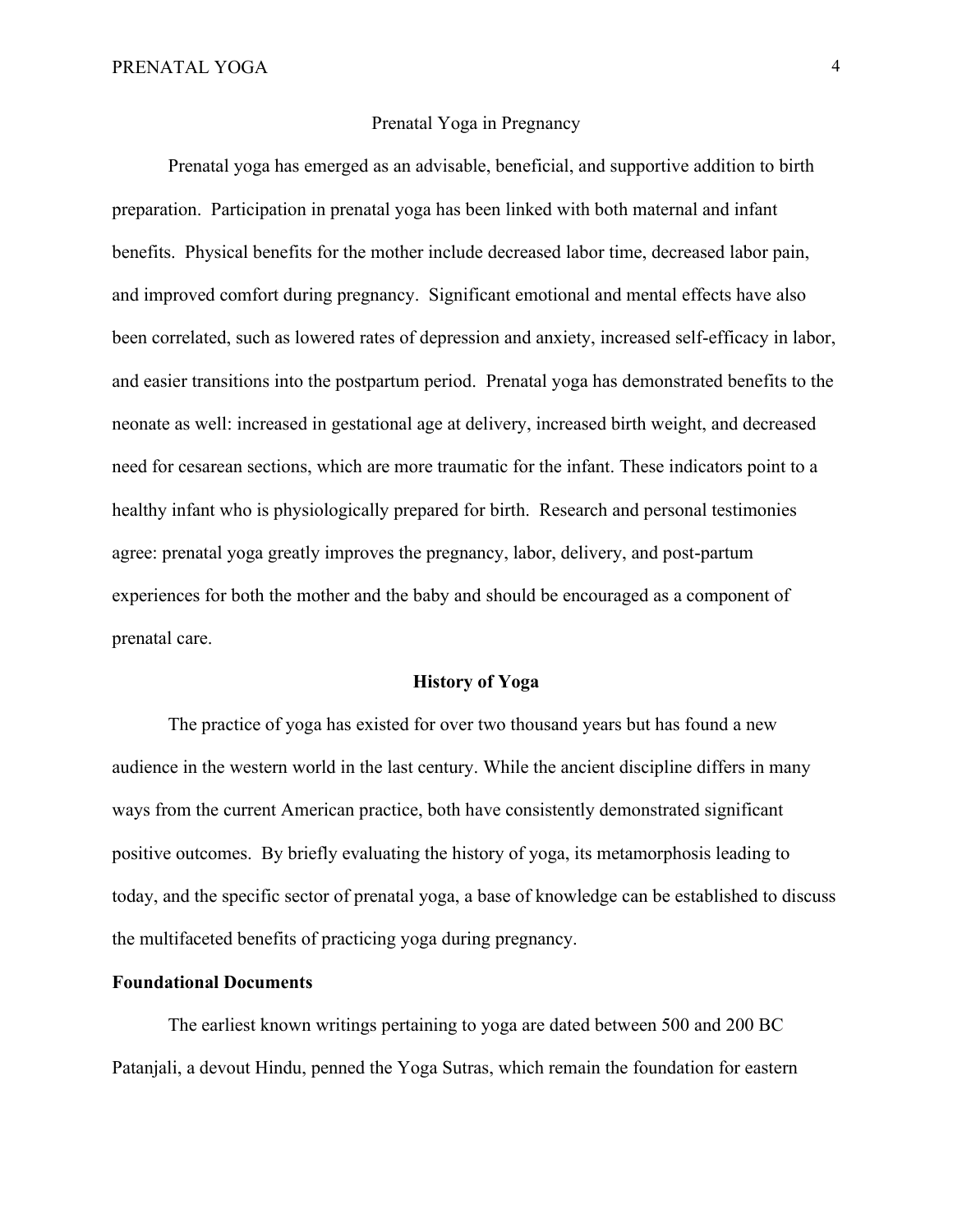practices of yoga and many principles have been preserved in twenty-first century western yoga (Malhotra, 2017). While the true genesis of yoga can be attributed to this document, it is based on many principles and writings of ancient Vedic priests, some who predated Patanjali by nearly two thousand years. From the Vedic holy texts sprung the roots of both Hinduism and Buddhism, historically eastern religions that incorporate the practice of yoga as a part of their spirituality (Castaneda, 2014).

# **Foundational Principles**

The ancient concept of yoga does incorporate many spiritual philosophies and beliefs. Some of those incorporated into the earliest writings include the elimination of all mental fluctuation, achieving inner peace, and connecting with the inner spark of deity. There are two uses of the term 'yoga' in ancient texts. One connotes being able to separate the physical existence from the mental consciousness, while the other recognizes the oneness between the human soul and the essence of the universe (Malhotra, 2017).

Given those beliefs, it is understandable that many still consider yoga a spiritual practice, as ancient yoga was truly akin to a religion in and of itself. This has given many pause for thought, as the majority of Americans, especially Christians, do not align with many of these principles. However it is vital to realize that the physical and mental practice of yoga can be distinguished from the spiritual practice of yoga. This is specifically true with the rise of yoga in the western world.

### **Branches of Yoga**

Yoga scholar, Ashok Malhotra, identifies four unique strands of yoga that have emerged in the western culture: Hollywood yoga, Himalayan yoga, Harvard yoga, and what he refers to as Cultic yoga (Malhotra, 2017). While they share their roots, each of these arms of yoga have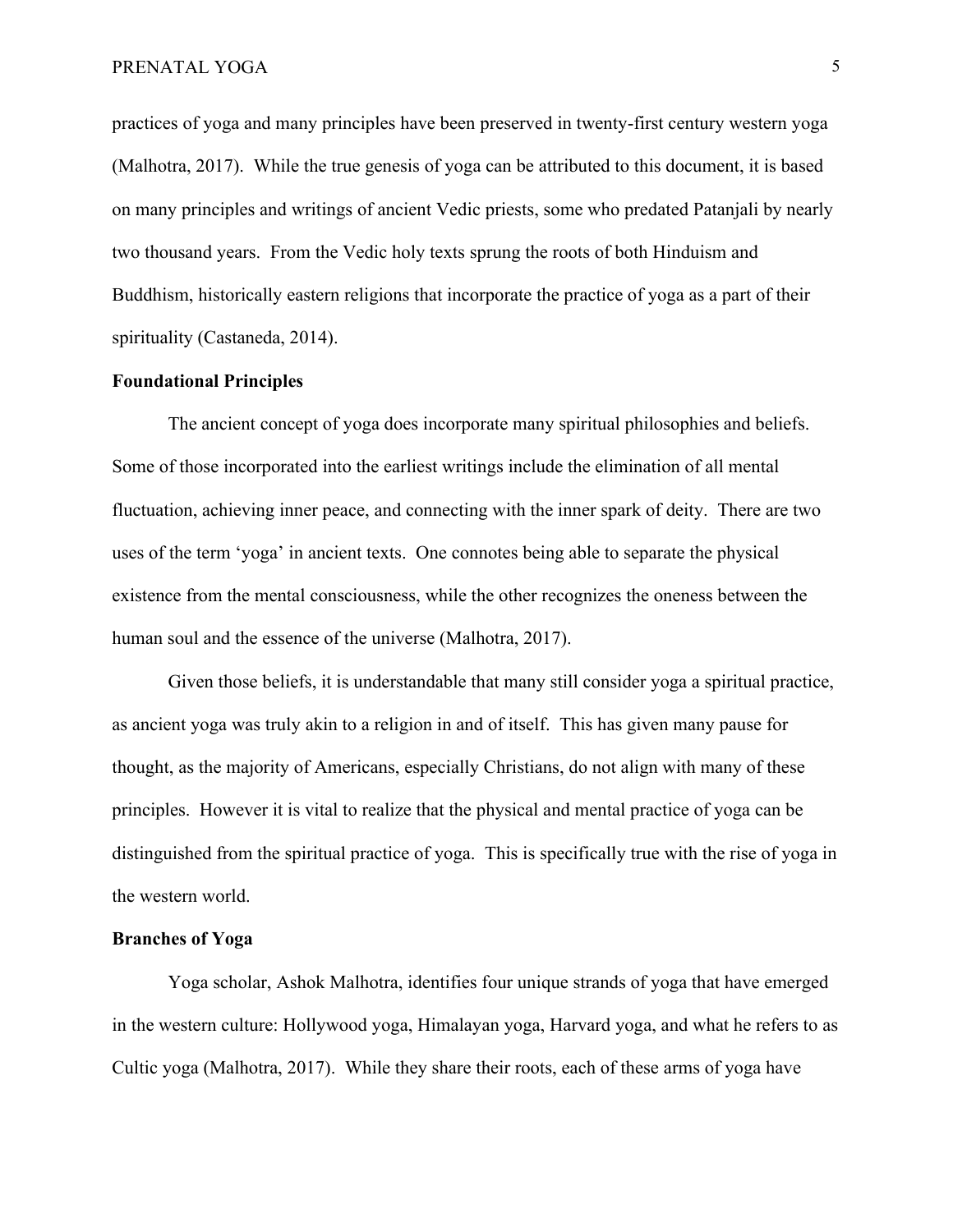developed their own principles and philosophies of practice that distinguish them from one another. Differentiating between these variations will help to clarify the meaning of the term yoga as used in this thesis.

**Hollywood yoga.** Hollywood yoga is the closest kin to what is familiar in twenty-first century America. Devoid of many of the religious components of ancient yoga, Hollywood yoga places its focus on the physical and mental exercise. Participants in Hollywood yoga are seeking to strengthen and refine their bodies, pursue quality of life throughout the aging process, unwind from daily stressors, and stay both mentally and physically adept (Castaneda, 2014). The term Hatha yoga incorporates this audience and has become the most prominent branch of yoga in the western world (Malhotra, 2017).

**Harvard yoga.** Harvard yoga refers to the studies around the mental and physical effects of yoga that have been widely studied over the past 50 years. With a specific focus on personality effects, Harvard yoga seeks to understand how the practice of yoga influences the evolution of a person. Harvard yoga is in essence a scientific field more than a form of yoga practice and is the least relevant of the four branches (Malhotra, 2017).

**Cultic yoga.** Cultic yoga, as the name implies, truly has developed into a cult. It is founded and executed by leaders who claim enlightenment an offer to extend this enlightenment to members once a certain level of practice is reached. The goal of this form of yoga is personal achievement of power, not at all related to the physical exercise or mental alertness (Malhotra, 2017). While still relatively rare and on the fringe, this is a dangerous offshoot of yoga that is gaining popularity due to spirited leaders and has unfortunately claimed the name of yoga while promoting cultism.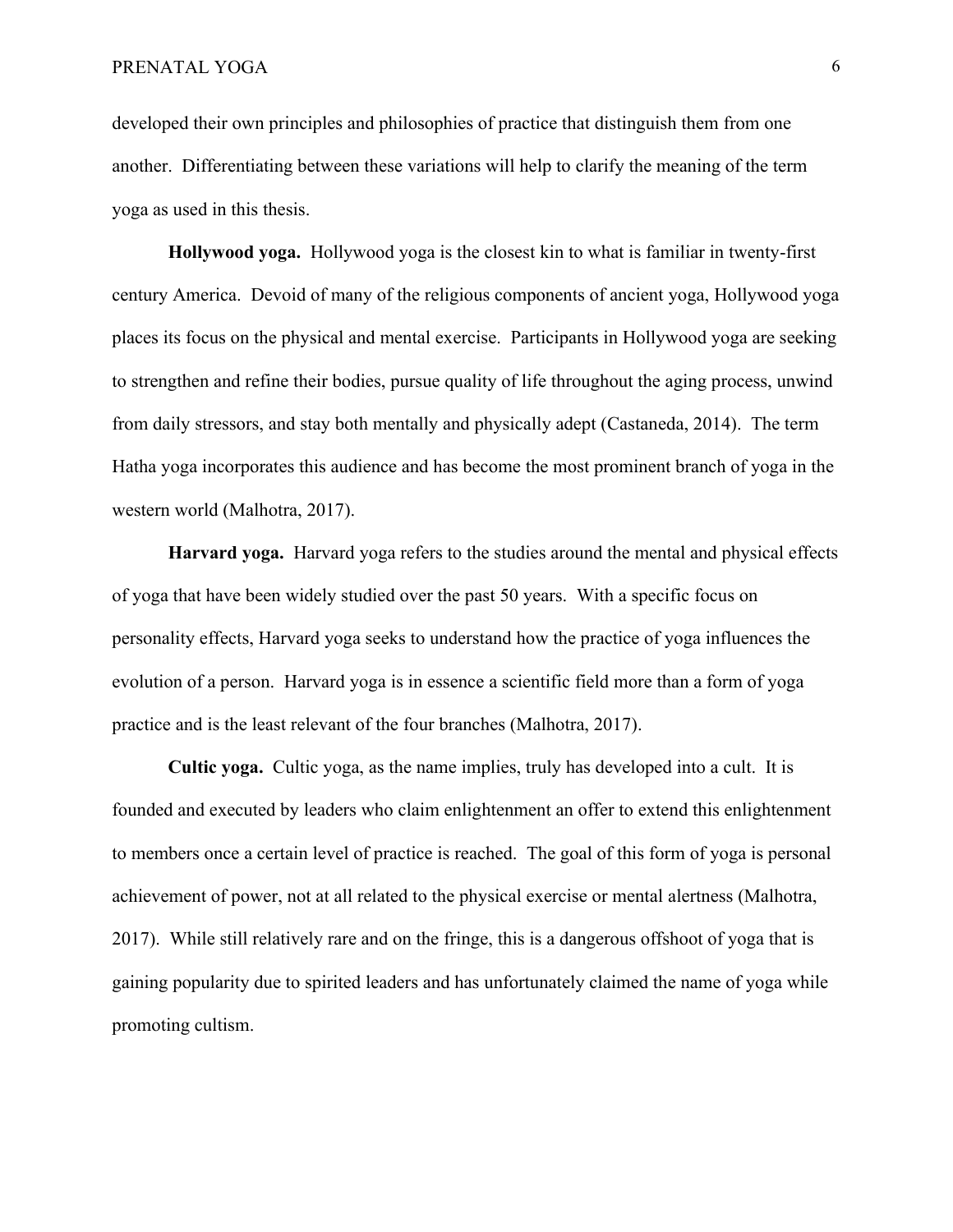**Himalayan yoga.** Himalayan yoga is the essence of the ancient art of yoga. Himalayan yoga is very closely associated to the original writings of Patanjali and the focus is on selfrealization, ultimately defying what Patanjali would consider the limitations of self existance. Breathing and meditation exercises accompany the physical movements. There is still the ancient emphasis on gaining power over the mind and body as well as the accompanying spirituality (Malhotra, 2017).

# **Prenatal Yoga**

Yoga has many different connotations in today's world. This has the potential to lead to confusion as to the conclusions of medical research on the topic. The term yoga will be used to refer to the physical movements, the breathing exercises, and the mental relaxation outlined in the definition of Hollywood yoga. This is the category of yoga that is overarching in the research studies on this topic.

Prenatal yoga, quite simply, refers to the practice of yoga while pregnant. Along with Hatha yoga, prenatal yoga has risen in both practice and popularity in the western world, precipitating the study of its effects on both mother and baby. As discussed earlier, prenatal yoga has been shown to decrease the discomforts of pregnancy, ease the process of labor and delivery, and assist in preparing the new infant for the transition of birth (Mayo Clinic Staff, 2019).

### **Physical Benefits of Prenatal Yoga**

Women who participate in prenatal yoga have consistently reported numerous physical benefits to yoga. Prenatal yoga boosts the mother's immune system function, which benefits both her own body as well as the baby. Prenatal yoga decreased back pain common in pregnancy, nausea and vomiting, headaches, and shortness of breath. Yoga incorporates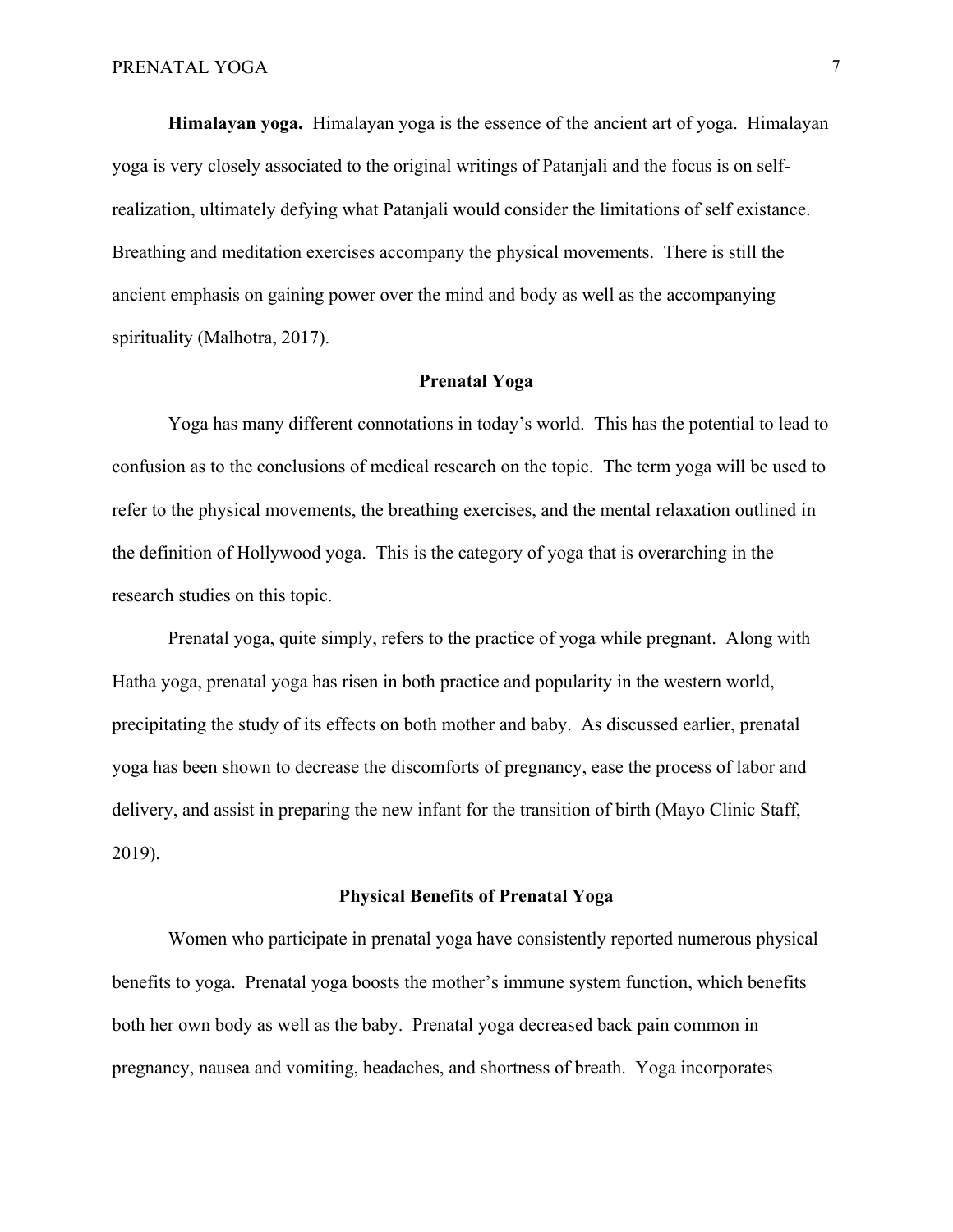### PRENATAL YOGA 8

elements that promote relaxing, stretching, strengthening, and deep, regular breathing designed to prepare the woman for effective breathing through labor. Yoga also relaxes the hips and opens up the pelvis in preparation for childbirth. These factors have been shown to promote deep, restful sleep, and increase the strength, flexibility, and endurance of the muscles utilized in childbirth (Mayo Clinic Staff, 2019).

# **Immune System Function**

Immune system health during pregnancy is vital to the health of both expecting mother and baby. The immune system is responsible for fighting off infection, neutralizing bad bacteria, and maintaining homeostasis. Immunoglobulin A (IgA) greatly impacts overall immune function, as does cortisol, an endogenous hormone that is greatly impacted by pregnancy. Prenatal yoga can positively influence levels of both cortisol and IgA in the mother (Pao-Ju et al., 2017).

**Cortisol function.** A specific hormone that has a significant impact on the maturing fetus is maternal cortisol. Normal cortisol levels in the body are responsible for regulating serum glucose, balancing metabolism, and affecting the blood pressure and heart rate. At homeostasis, cortisol is released in a diurnal pattern, with levels peaking in the morning to assist in waking up and slowly dropping throughout the day. Exercise also promotes a boost of cortisol to increase the heart rate, blood pressure, and glucose stores to maintain proper oxygenation and energy for the cells. These short bursts of increased cortisol as seen in acute stress or exercise act as protective measures for the body, however when elevated cortisol levels persist, problems can arise (Cleveland Clinic Staff, 2017).

**Cortisol stress response.** Cortisol is often referred to as the stress hormone, as the amount of cortisol in the bloodstream fluctuates significantly with both external, mental, and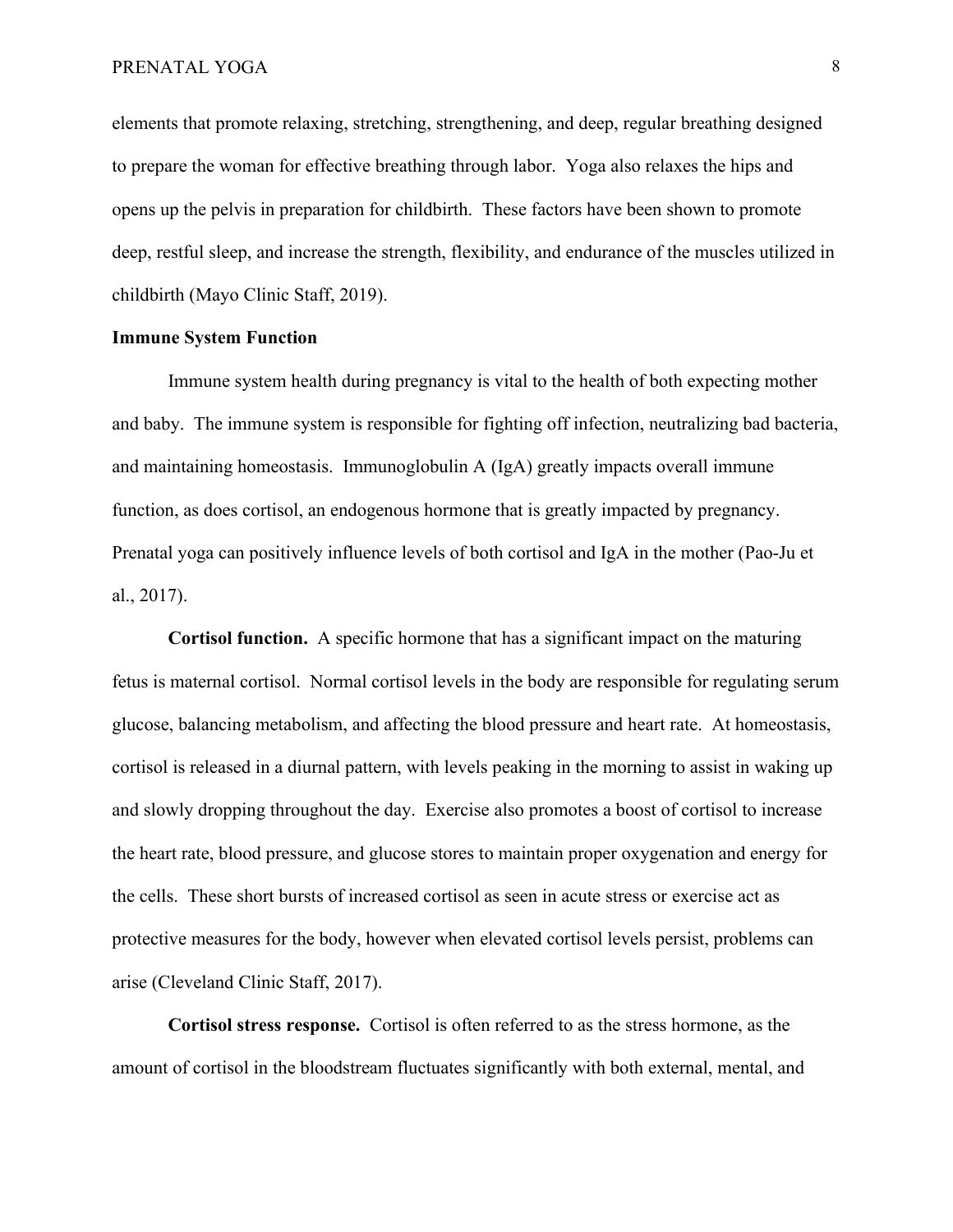physiological stressors. As pregnancy places demands on the mother's body, cortisol levels tend to rise. This natural elevation occurring in pregnancy accommodates for the increased fluid volume and metabolic demands on the body. However, when coupled with mental stress and anxiety, cortisol levels skyrocket. In excess, the normally positive functions of cortisol are exaggerated and lead to hypertension, hyperglycemia, and increased adiposity. These factors contribute to the development of preeclampsia, gestational diabetes, and increased discomfort during pregnancy (Curtis, Weinrib, & Katz, 2012). Cortisol has also been shown to decrease blood flow to the placenta, thus inhibiting the normal growth of the fetus (Newham, Wittkowski, Hurley, Aplin, & Westwood, 2014).

**Immunoglobulin A.** IgA is the body's first line of defense against foreign invaders like bacteria and viruses. It is found in the mucus membranes, which specifically protect the genitourinary system, the respiratory system, and the gastrointestinal system (McKinley, O'Laughlin, & Bidle, 2016). It is responsible for recognizing and neutralizing foreign invaders on first contact with the body. This prevents them from entering into the circulatory system and promoting infection. Certain infections and toxins are teratogenic to the developing fetus, so IgA is of particular importance in pregnancy (Woof & Kerr, 2006).

**Immunoglobulin A transmission to infant.** IgA not only protects the infant in utero, but it also has significant effects postpartum. IgA is transmitted in breastmilk, specifically colostrum which is produced by the mother during the first few days following birth. This IgA contributes to both active and passive immunity in the infant, which can prevent severe illness affecting the GI tract as well as the respiratory system (Woof & Kerr, 2006).

**Effects of prenatal yoga on cortisol and IgA.** Pao-Ju et al. (2017) found that prenatal yoga significantly impacts the levels of both cortisol and IgA in maternal circulation. When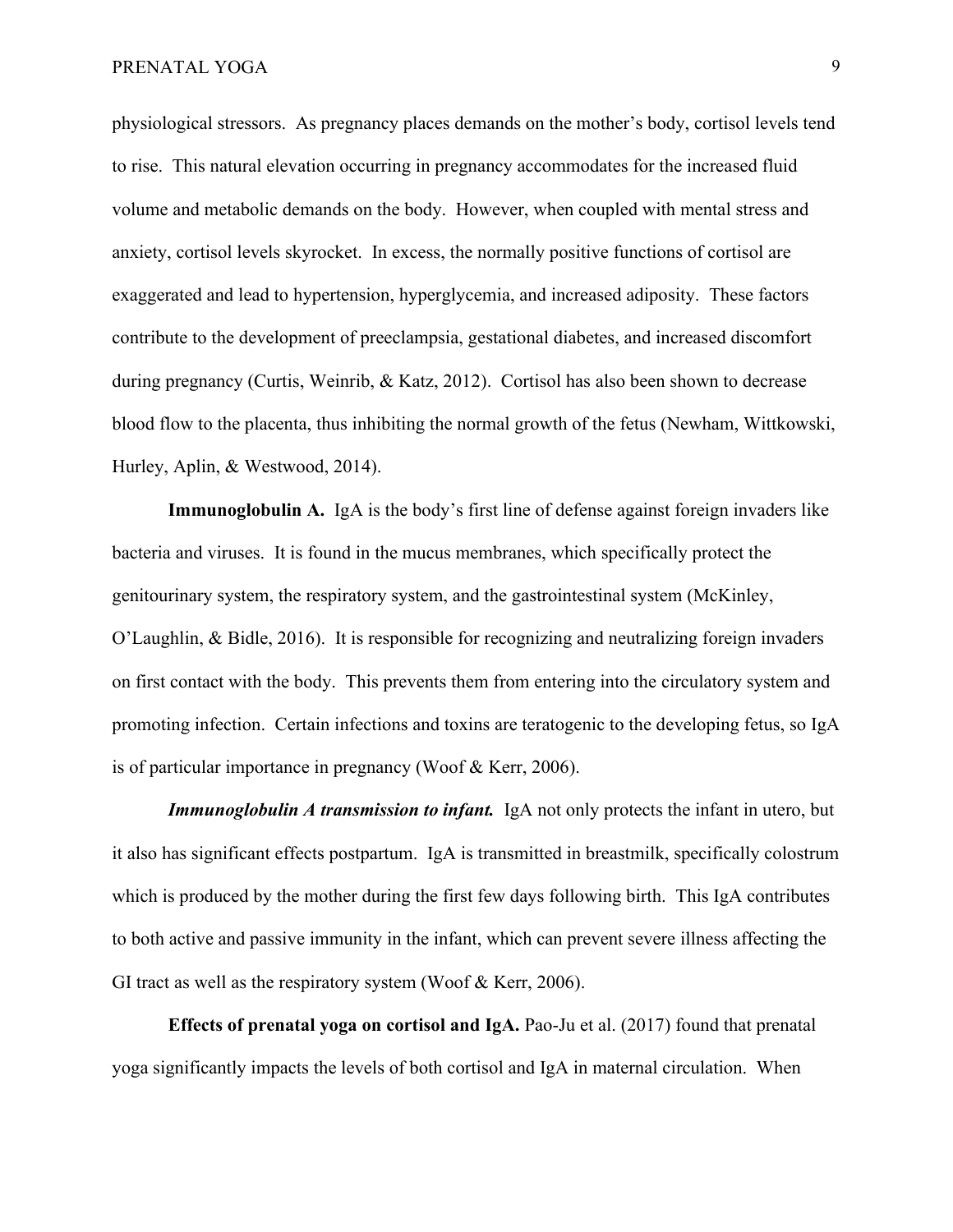compared to the control group, mothers practicing prenatal yoga showed markedly decreased levels of cortisol after a yoga session. This lowered cortisol boosts immune function and decreases the risks of negative outcomes associated with high cortisol levels. The IgA levels were increased in both the immediate post-practice measurements, and long-term throughout the pregnancy. Not only does this increase immunity for the mother and infant in utero, but it also increases the amount of IgA available for transmission in the colostrum. These findings are monumental in promoting the overall health of the mother and baby throughout the pregnancy and post-partum periods. This is vital certainly in the physical aspect, but cortisol levels are critically impacted by mental factors such as stress and anxiety, which also have the potential to be managed with prenatal yoga (Gong, Ni, Shen, Wu, & Jiang, 2015).

### **Pregnancy Pains**

Pregnant women undergo rapid, extreme changes to their bodies over a relatively short period of time. This leads to many of the aches and pains commonly associated with pregnancy, such as morning sickness, lower back pain, difficulty sleeping, and shortness of breath. The practice of yoga has been shown to be beneficial in all these areas and promote a happy and healthy pregnancy (Mayo Clinic Staff, 2019).

**Morning sickness.** Nausea and vomiting, generally called morning sickness, plague women specifically in their first trimester. Morning sickness is often attributed to increasing levels of human chorionic gonadotropin, a hormone associated with early stages of pregnancy. The effects of this morning sickness leaves mothers exhausted and worn down, as they are unable to participate in many of their normal activities and have difficulty keeping food down (Davidson et al., 2016). Yoga provides a lower intensity workout that helps to rejuvenate the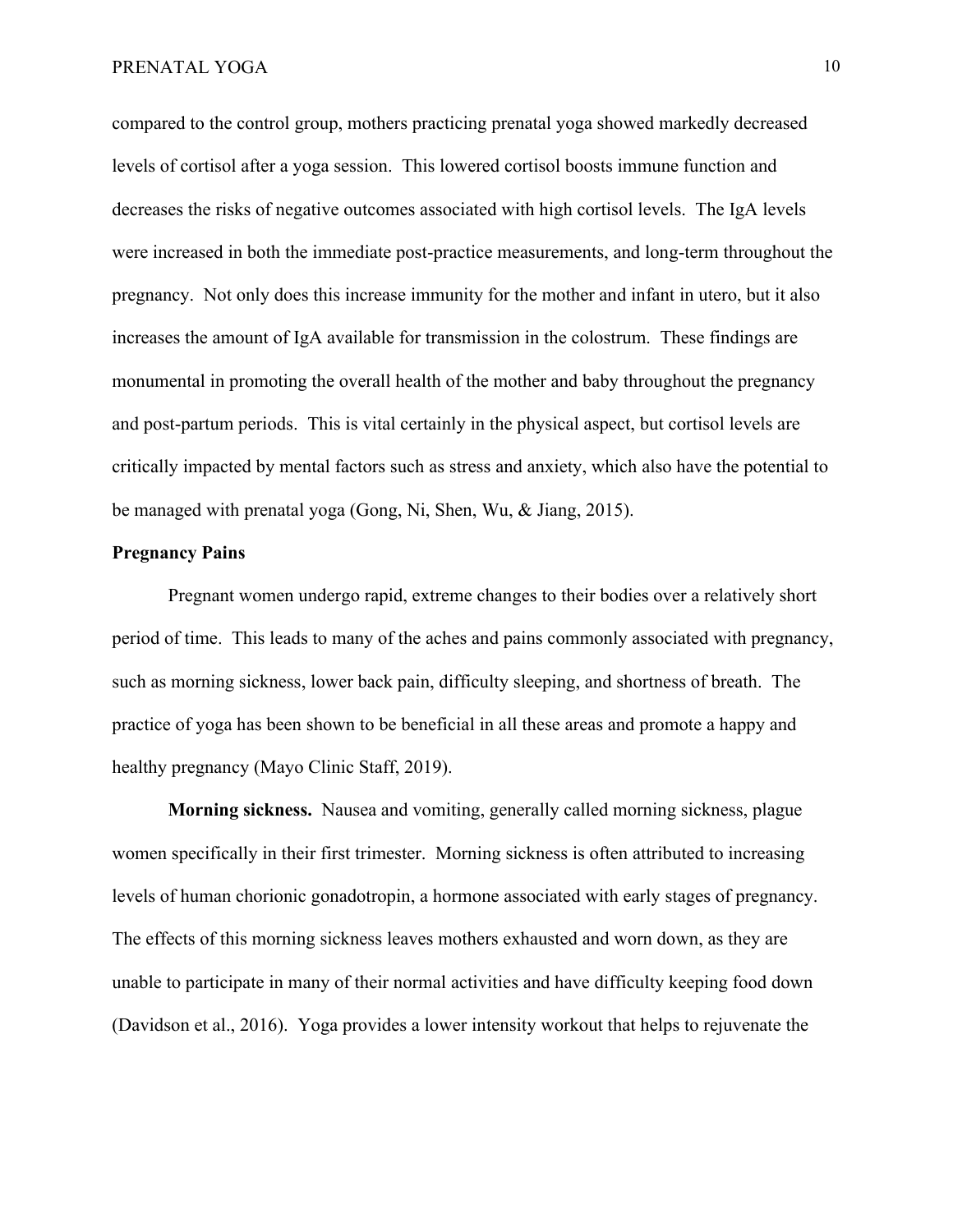body, increase appetite, and promote relaxation and breathing. This allows for greater overall maternal comfort.

**Back pain.** Lower back pain is also common, as the growing abdomen causes and increased lumbar curve that puts pressure on the spine (Davidson et al., 2016). Yoga greatly increases the muscle strength in the core, which includes both the abdominal muscles, obliques, and the back. This muscle development helps balance out the increased strain on the back, and yoga also promotes stretching and relaxation which relieves pent up pressure and muscle tightness.

**Shortness of breath.** The expanding uterus begins to infringe on the thoracic cavity, specifically in the third trimester. This can compromise the ability of the lungs to fully expand and lead to shortness of breath in the expecting mother. This commonly occurs during periods of exercise (Davidson et al., 2016). Yoga teaches multiple types of breathing, however deep, full breaths as well as education on how to breathe through movement and exercise is most important to the pregnant client.

**Sleep.** Many pregnant women have difficulty sleeping. This may be due to disturbance of normal sleeping positions, as pregnancy is not compatible with sleeping directly on your back or stomach. Pregnancy insomnia can be attributed to a variety of other factors, such as back pain, heartburn, urinary frequency, and anxiety (American Pregnancy Association Staff, 2019a). Consistent yoga practice has been shown to help improve both sleep quality and quantity. Better effects are achieved if yoga is begun earlier in the pregnancy (Hollenbach, Broker, Herlehy, & Stuber, 2013).

### **Preparation for Labor**

Another significant benefit of practicing prenatal yoga is the preparation of the muscles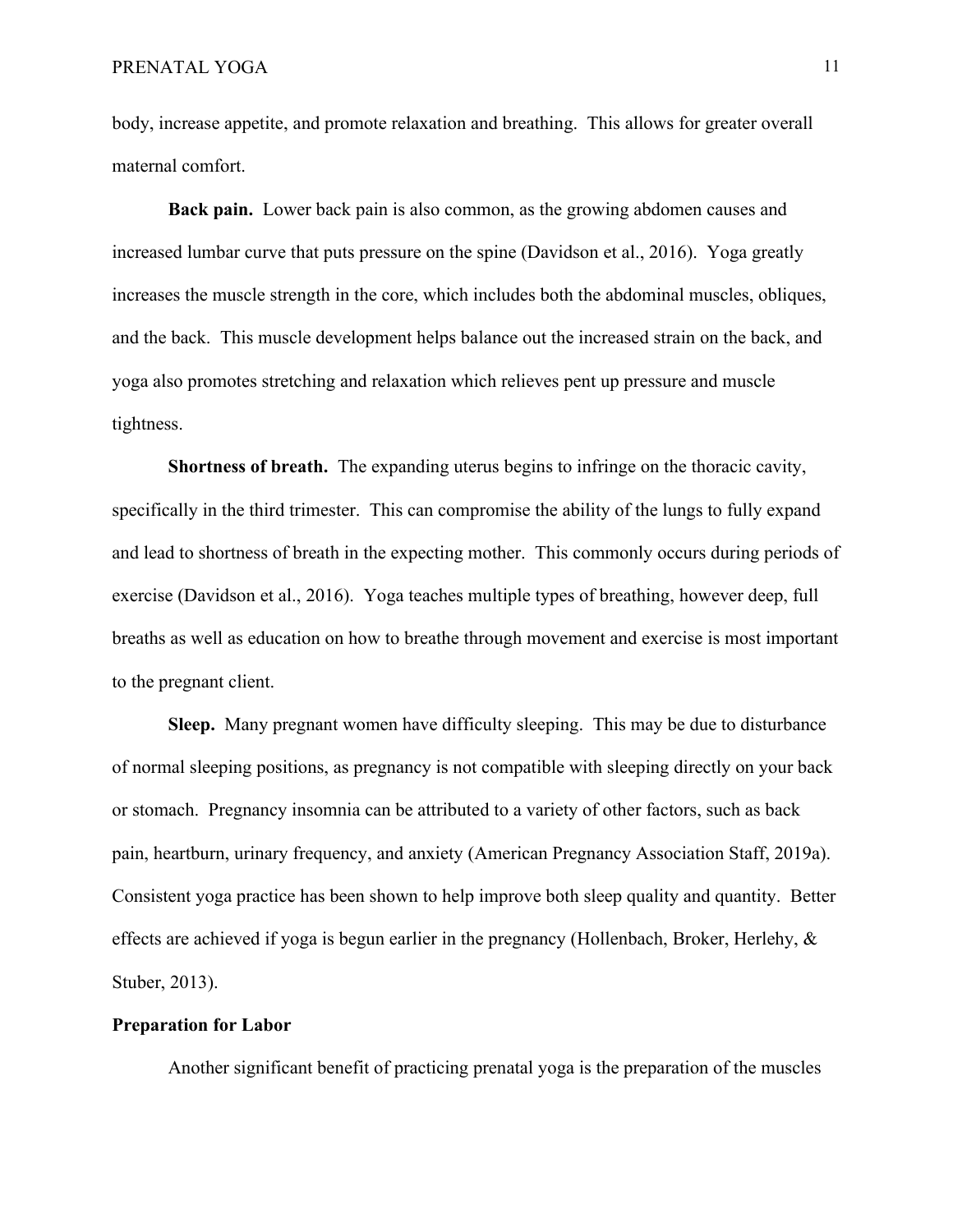involved in childbirth. This is accomplished through both stretching and strengthening exercises (Mayo Clinic Staff, 2019). Specifically targeted muscle groups include the perineum and the abdominals, as they are the most distinctly involved in the labor and delivery process (Davidson et al., 2016).

**Abdominal muscles.** The contraction of the abdominal muscles is under conscious control, unlike the uterus, and can assist in the expulsion of the infant (Davidson et al., 2016). Consequently, these muscles are extremely qualified for focus during the pregnancy period, as their strength can greatly affect labor (Mayo Clinic Staf, 2019). Yoga places a unique emphasis on core strength and stability. Many sequences and poses include plank position. Plank pose utilizes nearly all core muscles including the abdominals, obliques, and muscles in the back. Thus, consistent utilization of plank pose increases the efficacy of these muscles. Contraction of the abdominal muscles places external pressure on the uterus, which aids in contractions and promotes the continuing progression of the fetus through the birthing canal.

**Pelvic floor.** The pelvic floor consists of the pelvic girdle as well as the muscles between the spine, hips, and pubic bone that serve to support the genitourinary systems and organs. Both the joints and muscles of the pelvic floor are inherently involved in labor and delivery (Mayo Clinic Staff, 2019). The flexibility of these muscles is necessary to allow for the fluent descent of the infant and minimize or prevent tearing. Also, the strength of these muscles is vital to avoiding urinary incontinence in the post-partum period as well as promoting healing and returning to sexual intimacy.

Kegel exercises are encouraged during prenatal yoga classes to promote pelvic strength. Poses that open up the hips and gluteal muscles, such as child's pose and deep squat, develop lengthening and flexibility of the pelvic floor muscles (UT Southwestern Staff, 2016). Child's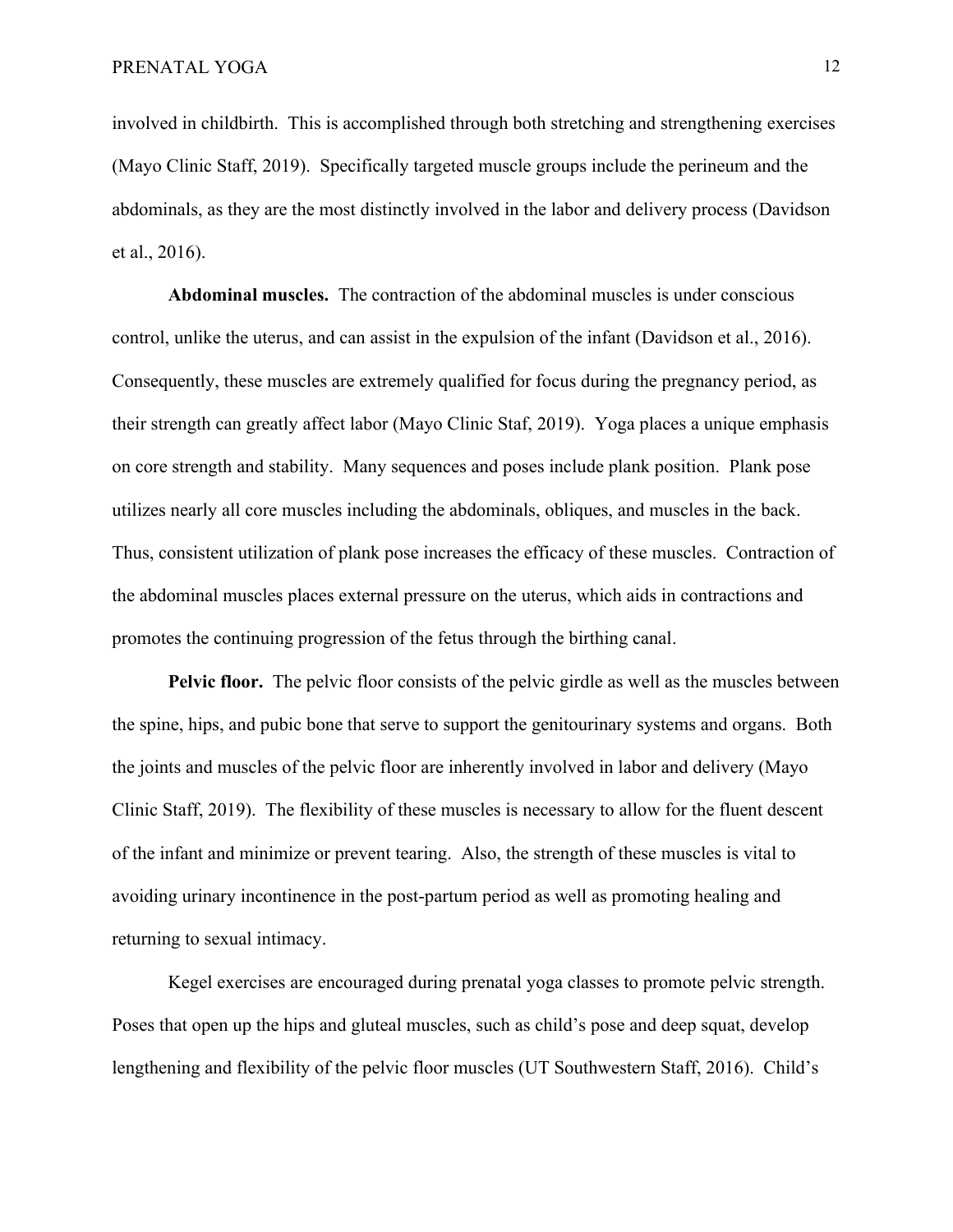pose is assumed from a kneeling position, with the buttocks resting on the heels and the upper body folded over the knees and the forehead on the ground. This pose stretches the pelvis, hamstrings, and lower back while promoting general relaxation. These exercises are monumentally helpful in preparing the pelvis for labor and delivery (UT Southwestern Staff, 2016).

# **Focused Breathing**

Breath control and breathing exercises are a major component of the practice of yoga. There are three purposes in mind related to this facet of prenatal yoga. Mindful breathing can help relieve shortness of breath in pregnancy, assist in stress and anxiety management before, during, and after labor, and finally assist in nonpharmacological analgesia and maintain focus during labor (Chuntharapat, Petpichetchian, & Hatthakit, 2008). The wide utility of focused breathing explains its prominence in prenatal yoga.

**Stress relief.** Breathing is also a significant intervention for stress and anxiety, not even specific to pregnant women. Both stress and anxiety increase the heart rate and activate the sympathetic nervous system (SNS). This increases the heart rate, blood pressure, and cortisol levels as the "fight or flight" response is activated. Deep and controlled breathing taps into the parasympathetic nervous system (PNS), which is in essence the opposite of the SNS. Consequently, focused breaths slow the heart rate, counteracts the immediate fear and emotional response triggered by the SNS, and allows the client to regain a sense of control (VanMeter & Hubert, 2014). This intervention is useful in all stages of pregnancy and through the transition into postpartum.

**Breathing through labor.** Rhythmic and mindful breathing through the delivery process is incredibly beneficial to the laboring mother. Practicing breathing leading up to the birth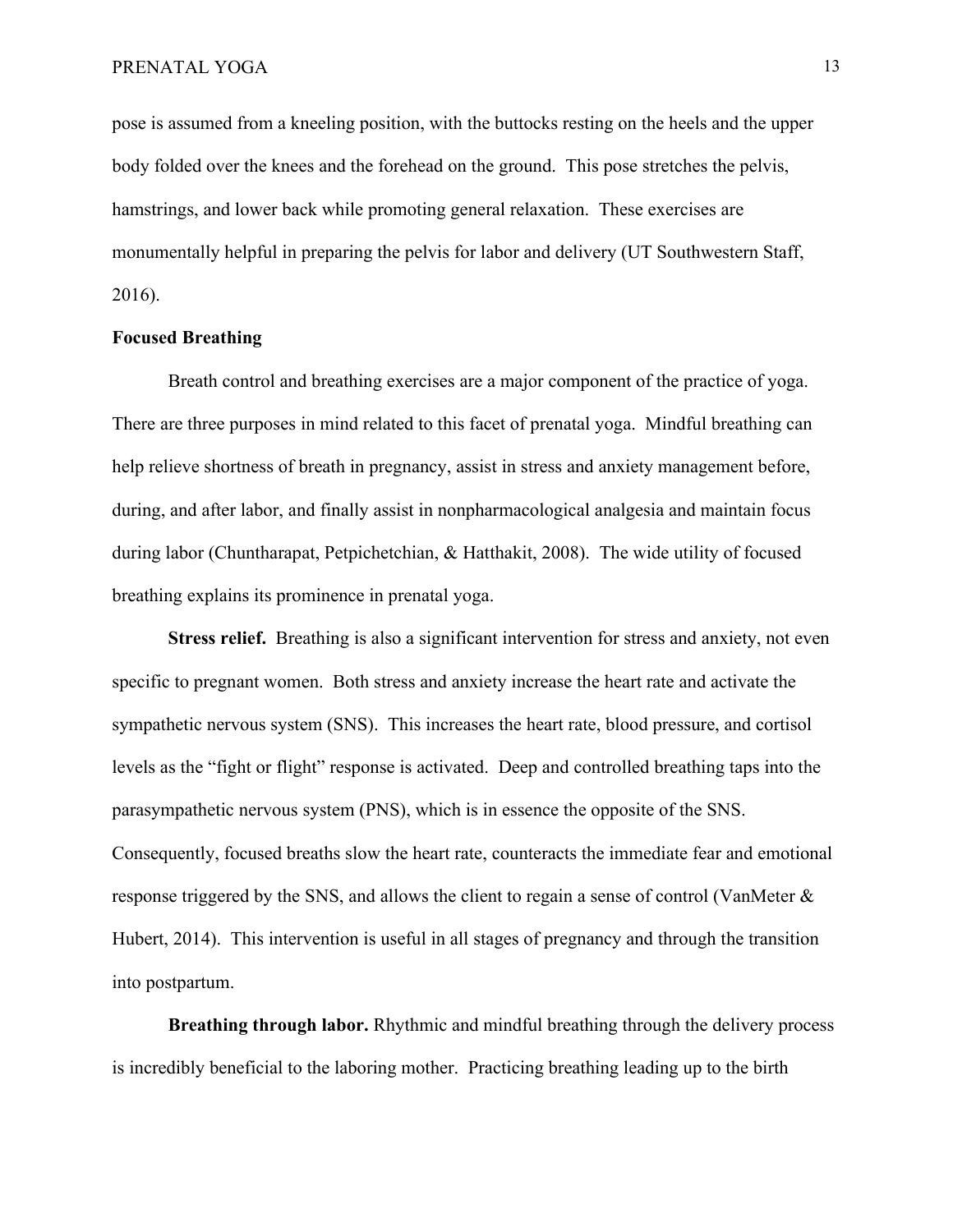process fosters an awareness in the body, which then naturally tends toward healthy, helpful breathing patterns in labor. It is a natural response to hold one's breath or take very shallow breaths while in pain; however this is especially harmful to a pregnant mother as it reduces oxygen supply to the infant and the uterus, a muscle that will tire more easily in the absence of adequate oxygenation. Breathing patterns also assist in remaining relaxed and feeling in control during the labor process, which is significantly impactful for the mental state of the mother (Chuntharapat et al., 2008)

### **Benefits of Yoga with Labor**

Chuntharapat, Petpichetchian, and Hatthakit conducted a study in 2008 that examined the physical benefits of yoga related to labor and delivery. The experimental group, which participated in six sessions of prenatal yoga, was found to have higher levels of maternal comfort during labor and two hours post-labor, and experienced less subject evaluated labor pain than the control group. The prenatal yoga group displayed shorter durations of the first stage of labor, as well as the total time of labor. The study findings suggest that thirty minutes of yoga practice at least three times per week for ten weeks is an effective complementary means for facilitating maternal comfort, decreasing pain during labor and two hours post-delivery, and shortening the length of labor. These factors are monumentally significant for pregnant mothers and have the potential to revolutionize their labor and birth experience.

#### **Time of Labor**

Prenatal yoga has the potential to greatly decrease the total time of labor (Chuntharapat, et al., 2008). This is a monumental outcome for both the mother and the infant. Prolonged labor is associated with a number of undesirable risk factors that can be significantly minimized with a shortened duration of the labor and delivery process. A study by Jahdi et al (2016) found that the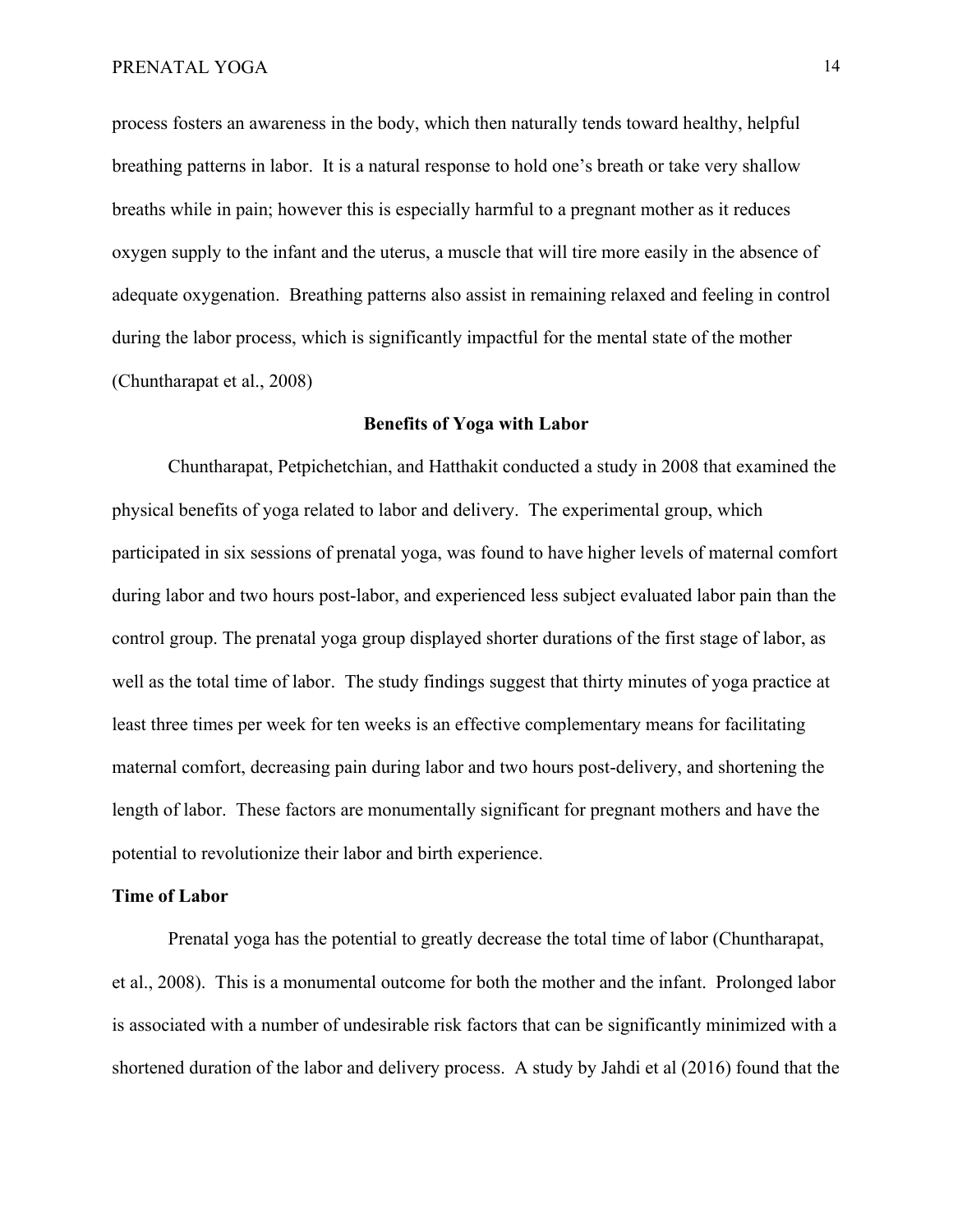### PRENATAL YOGA 15

control group had a mean duration for the first stage of labor of over nine and a half hours. This was substantially different from the prenatal yoga group, that averaged six and a half hours for their first stage of labor. They also found that the second stage of labor, which consists of the pushing time, was 150% greater in the control group than the experimental group. These findings are certainly significant and beneficial to both the mother and the infant.

**Implications for the mother.** Nearly every mother would agree that the quicker the labor, the better. There are many factors that influence this statement, mental, emotional, and physical. Labor is exhausting for the body. Pain is intense, the consistency of contractions makes rest exceedingly difficult, and the muscles can easily become fatigued, which slows the labor process further. Prolonged labor also increases the risk of multiple unfavorable results for the mother. These include post-partum hemorrhage, need for forceps or vacuum assistance in the delivery, or vaginal lacerations (Davidson et al., 2016). Mentally and emotionally, a shorter labor leaves the mother with more energy to focus on bonding with her new baby, and these mothers are more likely to report a positive experience with labor and delivery.

**Implications for the infant***.* Prolonged labor also has the potential for significant and long-term effects on the infant as well. The longer the infant remains in the birth canal, the greater the risk for oxygen deprivation to the brain or vital organs. Non-reassuring fetal status, especially in prolonged labor, is one of the leading causes of cesarean section (American College of Obstetricians & Gynecologists Staff, 2018). Prolonged labor is also associated with intracranial hemorrhage due to the extended exposure to pressure, and infection as the uterus has been open to the environment for an extended period of time (Davidson et al., 2016).

# **Pain Management**

Maternal comfort has become paramount in labor and delivery. Nearly every ache and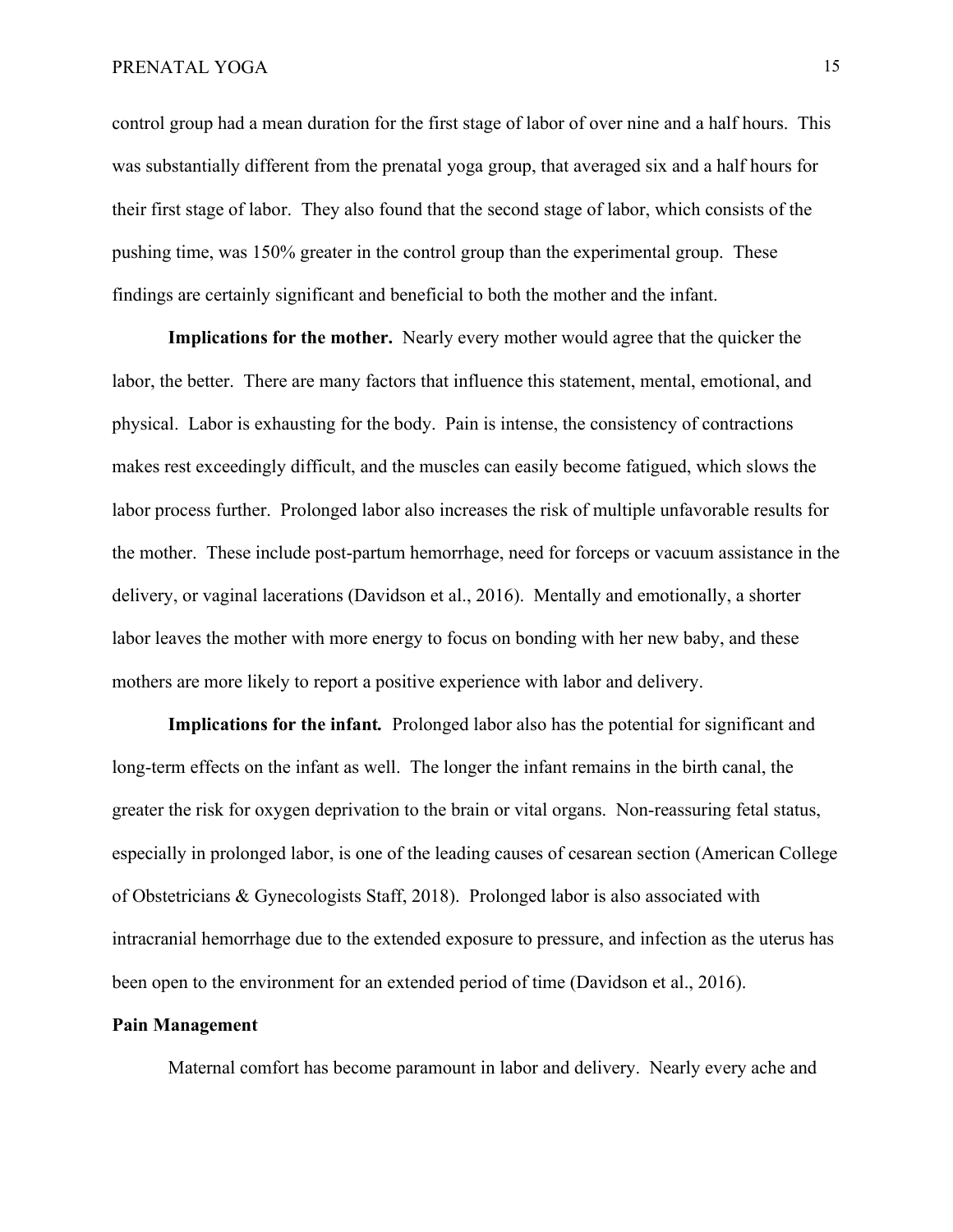# PRENATAL YOGA 16

pain is medicated in the American culture today (Bernard, Chelminski, Ives, & Ranapurwala, 2018). And while this may have some benefits, it has somewhat complicated the job of obstetric nurses. Every medication and intervention comes with side effects that have the potential to negatively impact the mother, the baby or both, even potentially with longer term implications. Offering natural interventions that are completely devoid of any adverse effects are of extreme value to the patients as healthcare workers pursue the best possible outcomes with the fewest possible complications (Curtis et al., 2012).

Pain is a hard concept to objectively measure. The numeric pain scale has been widely implemented in hospitals, and the patients are asked to rate their pain on a scale of zero to ten, zero being no pain and ten being the worst pain you can imagine. Pain is essential to address and is considered the fifth vital sign.

Jahdi et al. study completed in 2014 measured the pain ratings throughout the labor process using this numeric pain scale. The researchers found a considerable difference in pain ratings between the control group and the women who practiced prenatal yoga. The average pain rating for the experimental group four hours into active labor was less than four, in stark contrast to the control group who, at the same time in their labor process, rated their pain above an eight. While these results should be recognized to be somewhat affected by personal pain tolerance, this difference is monumental and noteworthy (Jahdi, et al. 2016).

#### **Natural Birth Preparation**

Childbirth Connection staff interviewed a nationally representative population of over 2400 women who gave birth between 2011-2012. These surveys have found that at least 25% of expectant mothers have a desire to achieve a natural labor and delivery free of medical intervention; however, only 2% do (Childbirth Connection Staff, 2014). Many find themselves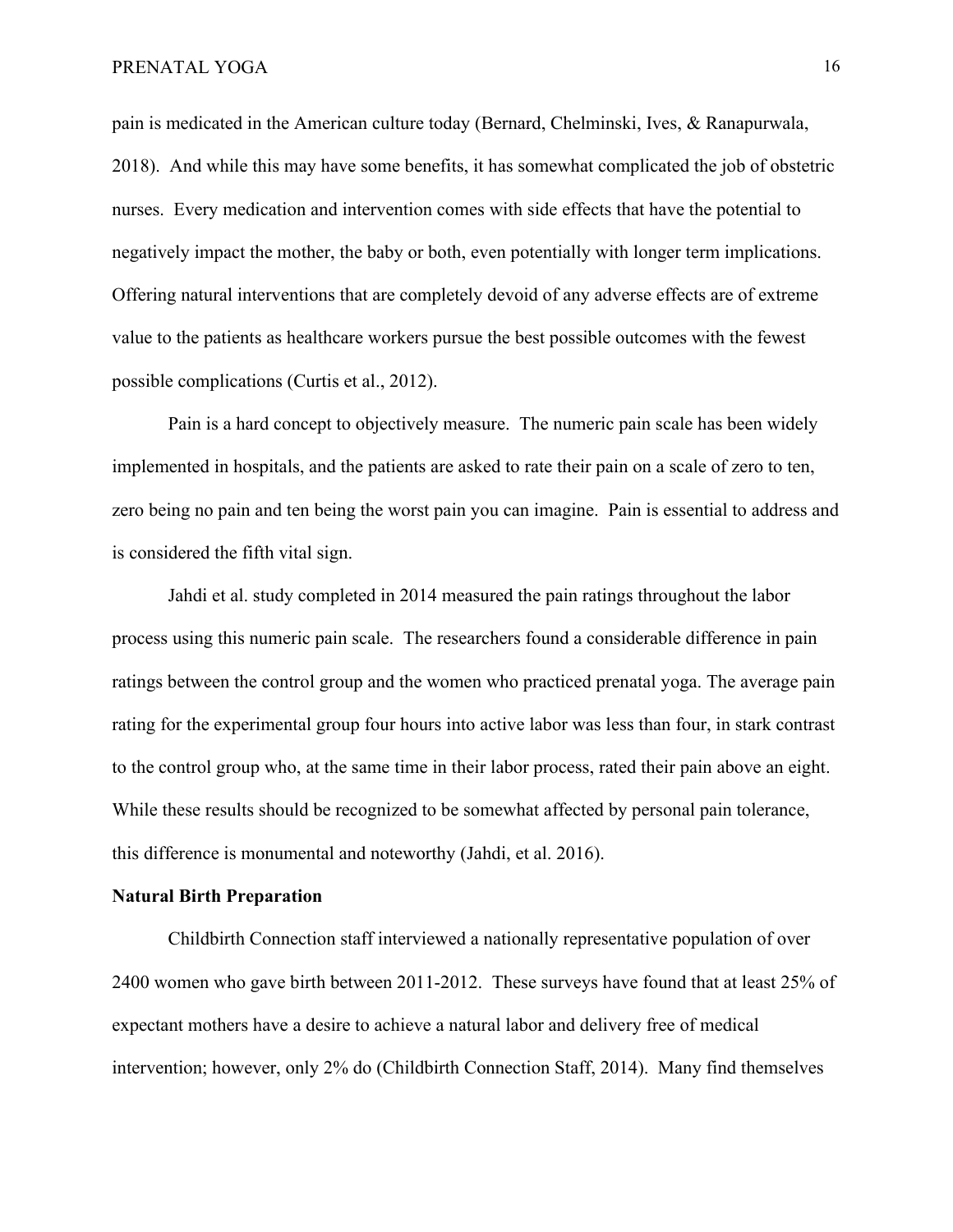both physically and mentally unprepared for the task. Prenatal yoga empowers these women to take control of their health and take concrete steps to help achieve their goal of a natural childbirth (Campbell & Nolan, 2016).

### **Decreased Incidence of Cesarean Section**

Mothers who choose medical interventions in labor such as an epidural or induction of labor are more likely to require a cesarean section (Jahdi et al, 2016). This is known as the cascade of interventions. While a common procedure, this is a major invasive surgery that may place both the mother and the infant at significantly higher risk than a vaginal delivery (Childbirth Connection Staff, 2014). Jahdi et al. found that the rate of cesarean section in women who practiced prenatal yoga was only thirteen percent as compared to fifty percent in the control group. This may be due to multiple factors such as better progression of labor or optimal fetal positioning, both of which are positively impacted in prenatal yoga (Jahdi et al., 2016). Other influences include maternal self-efficacy, strength, and flexibility. The decrease in cesarean sections among mothers who participate in prenatal yoga has significant impacts on the overall wellbeing of the mother and her infant.

**Risk of cesarean section to infant.** While cesarean sections are often performed for the ultimate safety of the infant, such as in cases of non-reassuring fetal status, inappropriate positioning, or prolonged labor, it is not the ideal birth method for the infant. Cesarean sections have multiple risks for the infant. During a vaginal birth, the contractions and pressure of the birth canal assist the infant in removing excess fluids from their lungs. However, in a cesarean section, this benefit is removed and often infants require more resuscitation after birth. Cesarean born infants also have a fifty percent increased risk of lower APGAR scores than vaginally born infants (American Pregnancy Association Staff, 2015). This may be due to the anesthesia being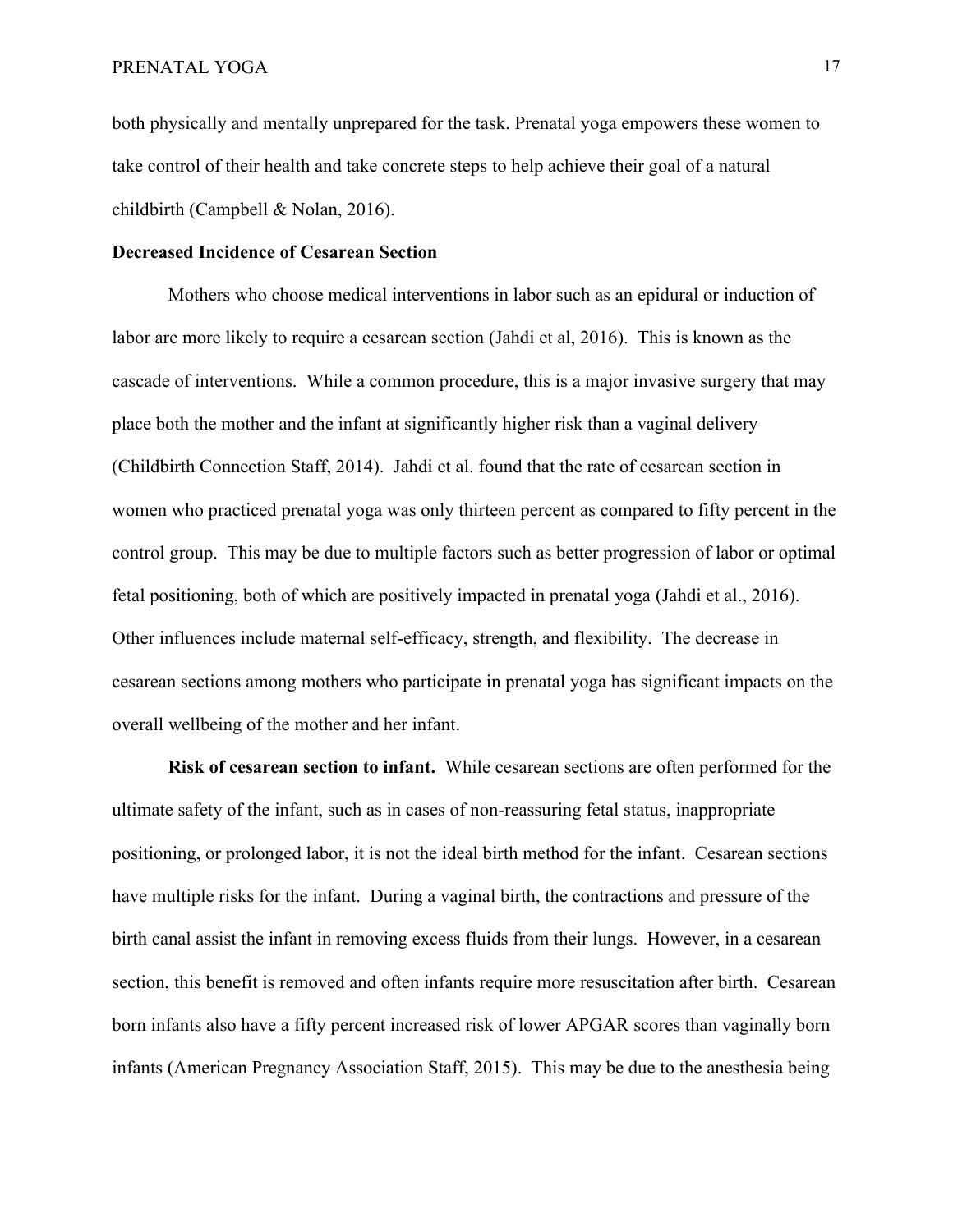passed through maternal circulation to the baby, or due to the decreased stimulation (Davidson et al., 2016). A vaginal delivery provides significant stimulation to the infant, which increases their preparedness for birth (American Pregnancy Association Staff, 2015).

**Risk of cesarean section for mother.** Vaginal births are superior for the infant, but also for the mother. Vaginal deliveries are associated with a shorter recovery time and a lower risk of infection or surgical complications (Davidson et al., 2016). Due to the anesthesia, surgical environment, and need for infant stimulation, maternal child bonding after birth is often delayed until the mother is moved to recovery (American Pregnancy Association Staff, 2015). Cesarean sections also carry an increased risk of complications with future pregnancies, such as uterine rupture or mandatory cesarean deliveries (Davidson et al., 2016).

### **Psychological Benefits of Prenatal Yoga**

Physical benefits to yoga are clearly significant, but the psychological effects perhaps have even a greater influence on the overall pregnancy journey. Prenatal yoga has been utilized as a successful treatment for women suffering from depression and anxiety in pregnancy. As women's anxiety and the rate of medical intervention in labor and birth continue to increase, it is important to identify how antenatal education can increase women's confidence and their ability to manage the intense sensations of labor. Four main themes of prenatal yoga intentionally focus on preparing women for labor: creating a sisterhood and community, modelling labor, building confidence and self-efficacy and enhancing learning. Instructors see yoga in pregnancy as a multi-faceted, non-prescriptive intervention that enhances women's physical, emotional and social readiness for labor and birth, and supports women to make their own decisions through the transition to parenthood (Campbell & Nolan, 2016). Understanding the magnitude of a diagnosis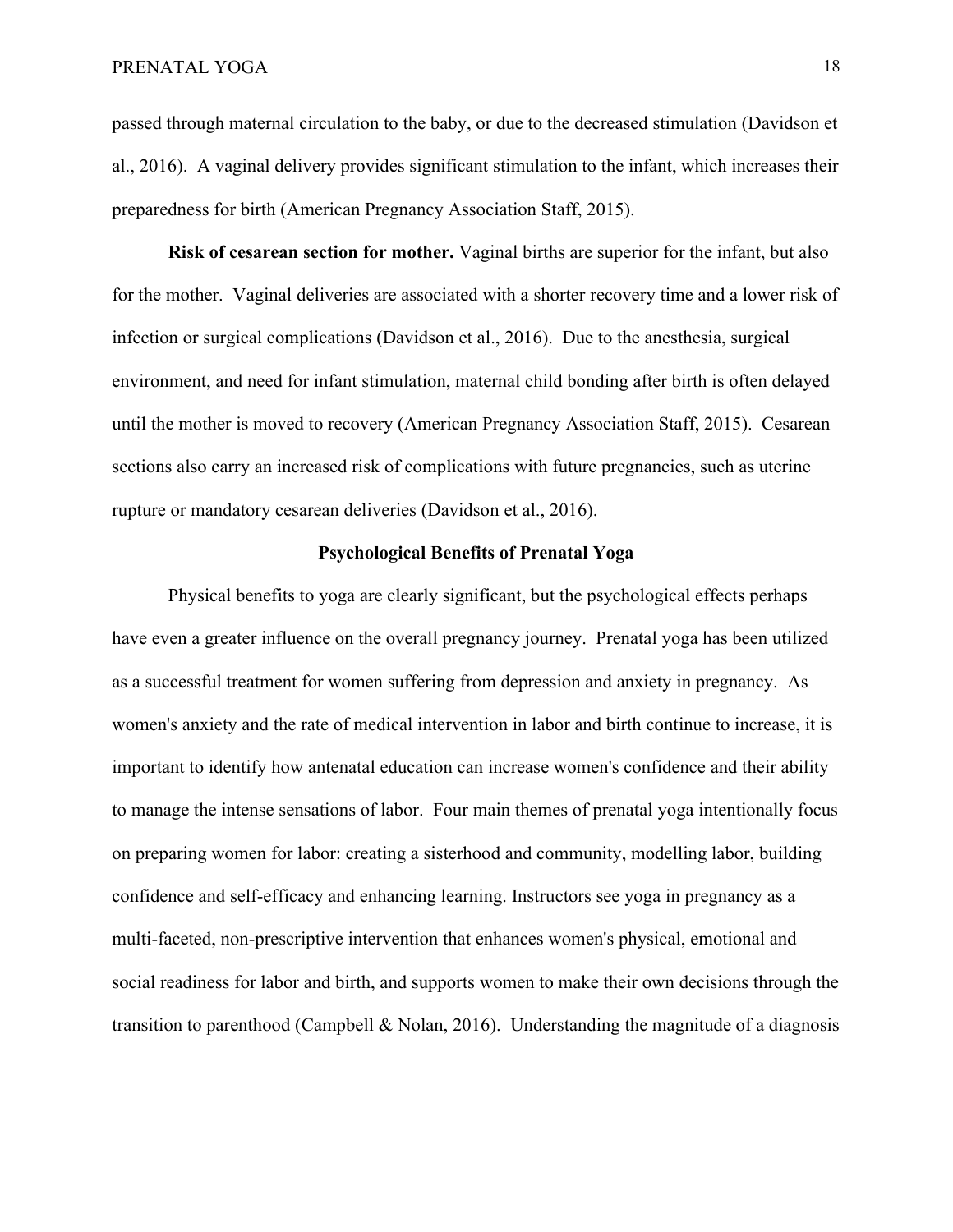of depression and anxiety enhances appreciation for the positive effects of prenatal yoga on mental health.

### **Depression Overview**

Prenatal depression differs from depression only in relation to the time of onset. Depression is one of the most common psychiatric diagnoses in the United States and occurs in between 14% and 23% of pregnant women (American Pregnancy Association Staff, 2019b). It holds the potential to be crippling emotionally, mentally, and socially. The staggering consequences of depression mandate increasing social recognition and support as well as both medical and cognitive interventions to promote recovery and maintain optimal quality of life. Continued follow-up treatment and awareness is vital to prevent the all too common occurrence of relapse (Potter & Moller, 2016).

The Diagnostic and Statistical Manual of Mental Disorders (DSM) has established specific parameters the patient must present with in order to be diagnosed with major depression. The two cornerstone criteria are persistent depressed mood and anhedonia. Persistent depressed mood is defined as feelings of hopelessness, sadness, tearfulness, or emptiness present for the majority of the day on a very regular basis. Anhedonia is the loss of ability to find pleasure; this change is most marked in activities which are normally enjoyed by the patient. Again, this symptom must be present nearly all day and nearly every day (Potter & Moller, 2016).

One of these two cardinal signs must be present for the diagnosis; however, they are also often accompanied by suicidal ideation, feelings of shame and hopelessness, fatigue, changes in sleep and eating habits, or decreased libido. The clinical presentation must cause visible impairment for the patient. Patients with depression often present with decreased motivation, which can make desire to seek treatment and then compliance difficult. At least five of the DSM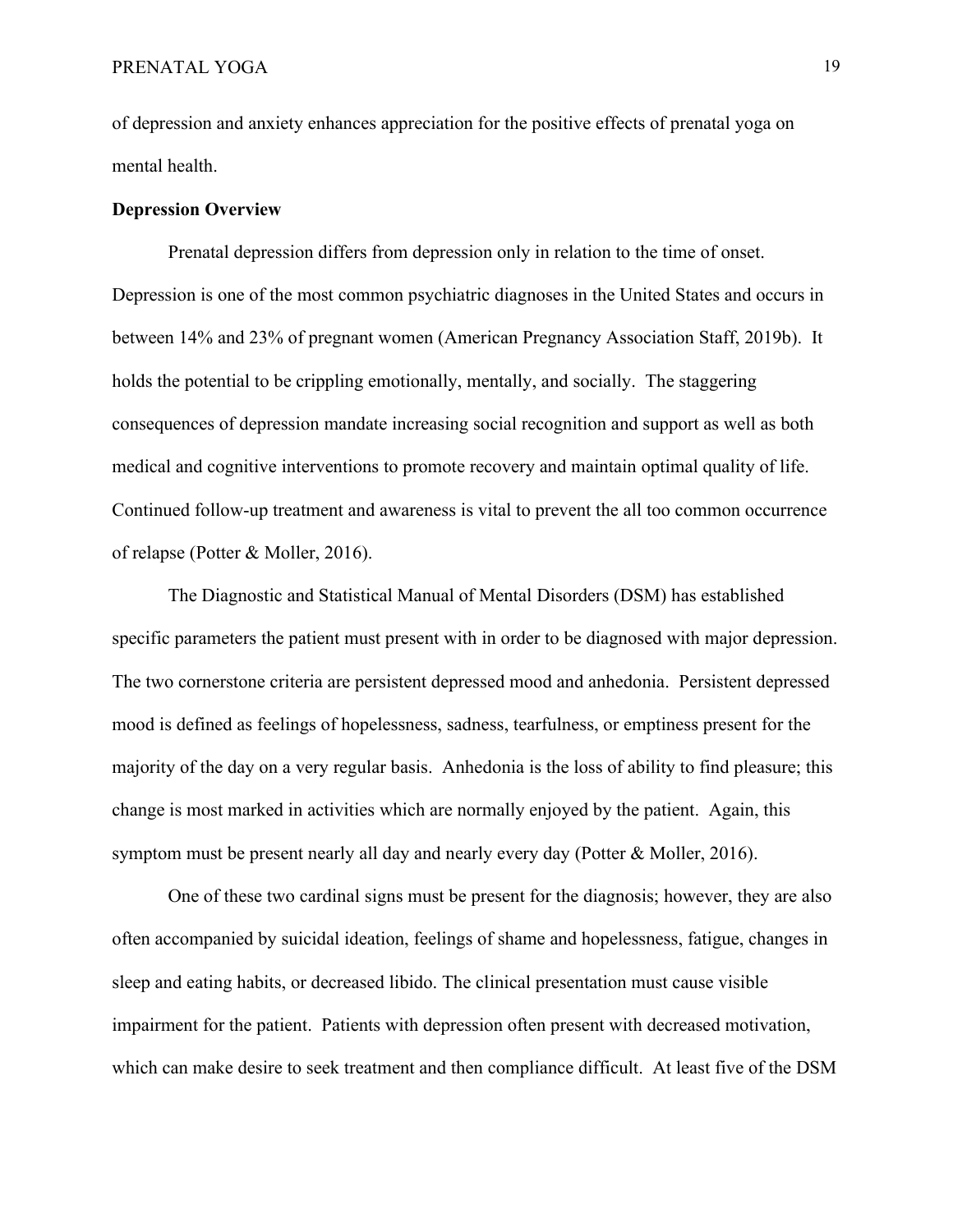criteria must be met to confirm the diagnosis of depression (Potter  $\&$  Moller, 2016). These symptoms can be overwhelming to bear in any season of life, however they can be specifically detrimental during pregnancy due to the stress of a growing family and the potential negative effects on the infant.

**Hormones in depression.** Three major hormone factors play a role in the development of depression. Dopamine, a catecholamine, mainly functions in the reward-seeking pathways of the brain and thus influences both pleasure and motivation. It can also play a role in creativity, insight and decision-making. In essence, dopamine contributes to a positive feeling of overall wellbeing. Norepinephrine is an excitatory neurotransmitter that is primarily responsible for the body's response to stress. With influence over nearly all regions of the brain, its influence is monumental. It interprets environmental stimuli and increases awareness, increases attention and memory, and regulates sleep and sexual arousal. As part of the sympathetic nervous system (SNS) response, it also increases energy and alertness. Serotonin has a particular influence on depression symptoms, as serotonin is a major mood-regulating neurotransmitter that impacts sleep, sex-drive, appetite, fear, and perception of pain (Potter & Moller, 2016). It appears that patients with depression have accelerated rates of breakdown in these hormones, which may contribute to chronically low levels (Pan et al, 2018).

### **Physical Effects of Depression**

Depression manifests itself in numerous physical symptoms that disrupt a healthy lifestyle and pregnancy.

**Nutrition***.* Maternal nutrition needs increase substantially in pregnancy, as the mother requires specific intake of vitamins and minerals as well as 300 to 500 more calories than her baseline during her second and third trimesters (Davidson et al., 2016). Depression often causes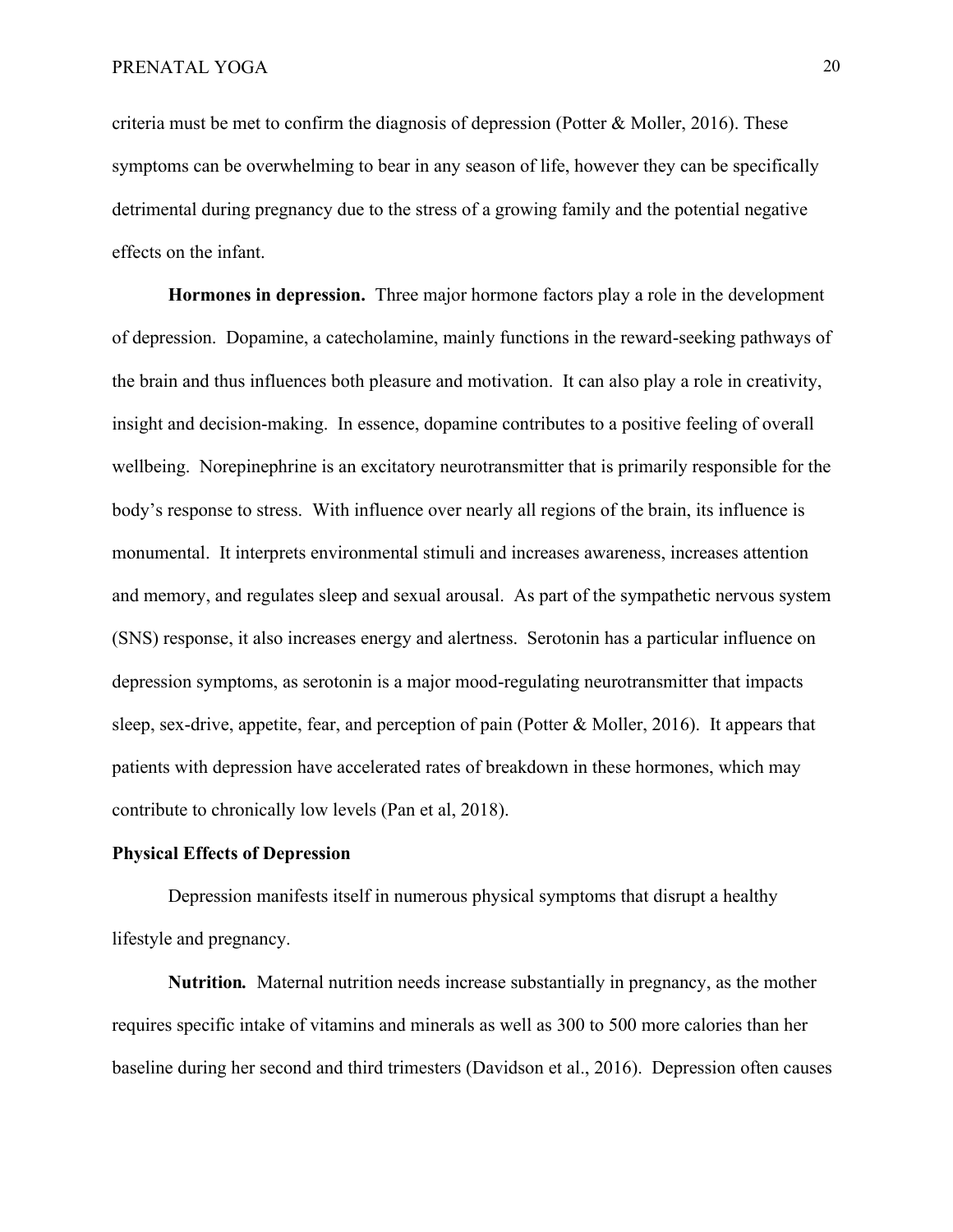appetite disturbances, either increased cravings or decreased intake. Both effects are detrimental to the developing fetus, as they result in poor nutrition, decreased energy, and a sedentary lifestyle.

**Sleep and fatigue.** Sleep imbalances and general fatigue are closely related to hormone levels as well as a lack of motivation and poor nutrition. Factors and symptoms in depression have a tendency to compound on themselves. Poor quality of sleep and overall malaise lead to decreased compliance with prenatal care and exercise, which has negative consequences for both the mother and the infant (Davidson et al., 2016)

### **Mental Effects of Depression**

The mental effects of depression are more commonly associated with the diagnosis and impair functioning and mental health.

**Motivation.** In the daily life of people with depression, many psychosocial functions that come naturally to most are often exceedingly difficult. Tasks such as getting out of bed in the morning, meeting deadlines, and fulfilling commitments are often neglected due to the lack of motivation, termed avolition. Social engagements are often extraordinarily draining and bring no pleasure due to anhedonia. The combination of these two factors as well as generalized fatigue often contribute to the patient isolating themselves and sometimes spending excess time in bed (Knight & Baune, 2017). Both isolation and a sedentary lifestyle can be detrimental in pregnancy.

**Relationships.** Decrease in motivation often causes issues in work, friendships, and families. This tends to increase tension and the ensuing conflicts tend to further exacerbate the depression. It can be very difficult to break out of this downward spiral (Knight & Baune, 2017). The depression and consequent stress are detrimental to the overall health of her pregnancy, but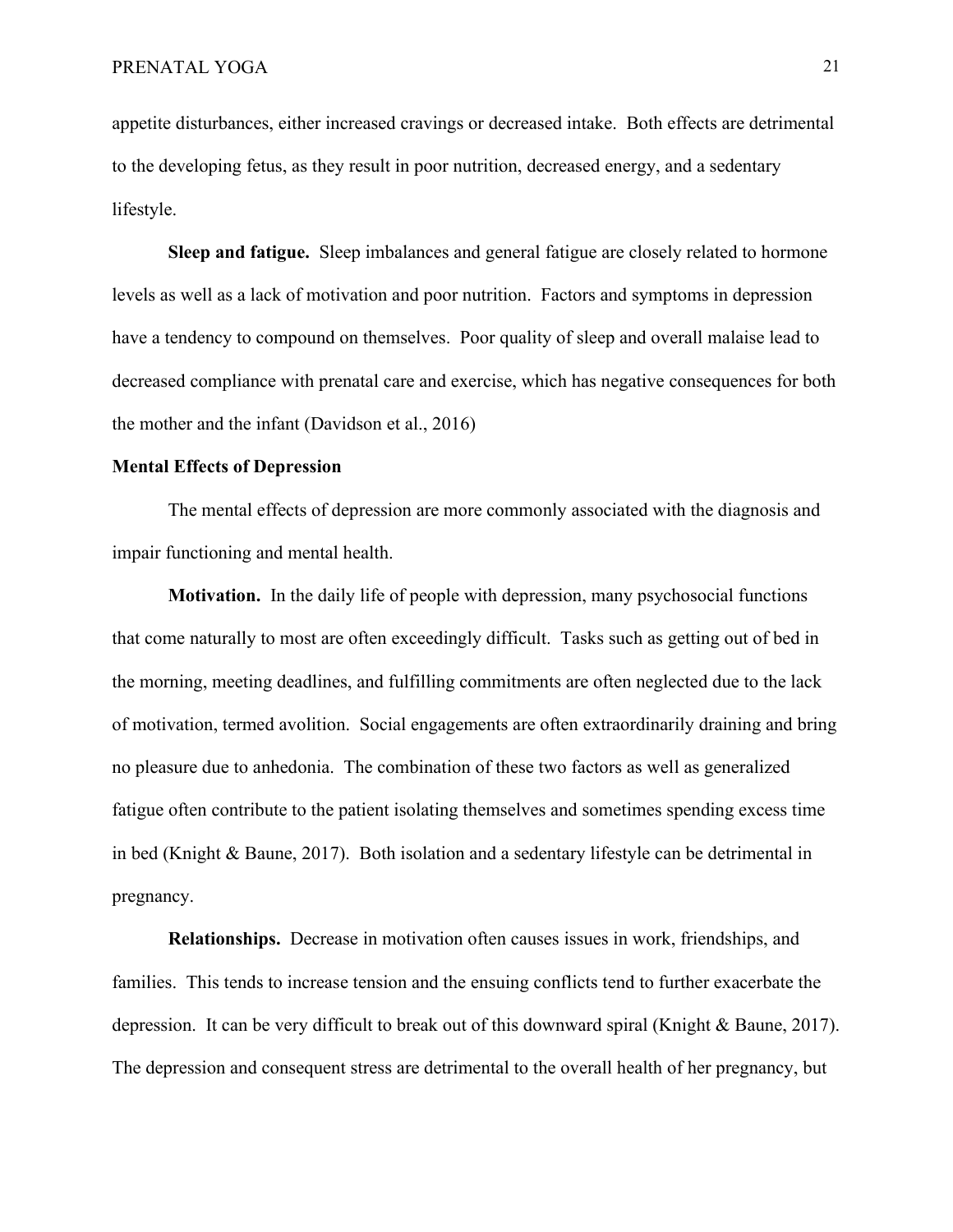also to her relationships within her support system, usually comprised of her significant other, parents, and close friends. Division in these relationships carries difficulties both in the pregnancy period and in the post-partum period where the need for the support system is monumentally increased.

**Self-actualization.** Depression also severely stunts self-actualization. Abraham Maslow in his hierarchy of needs pinned down self-actualization, the fulfillment of one's potential and realization of one's gifts, as the pinnacle of the human journey (Potter & Moller, 2016). However basic needs such as food, sleep, safety, and self-esteem must be met prior to selfactualization. Patients with depression are often lacking in nearly all of these categories, sometimes due to outside influences, but often compounded by a negative view of self (Knight & Baune, 2017). Depression minimizes self-actualization and self-efficacy, which are major factors affecting labor and delivery.

# **Influence of Yoga on Depression**

The practice of prenatal yoga significantly affects depression in pregnancy. Studies have found that prenatal yoga lowers rates of depression in the expecting mother, which is a critical finding in itself. Women participating in prenatal yoga also reported significantly better relationships, specifically with their spouse or significant other, throughout the pregnancy. This is a major consequence of depression and thus an equally important benefit of prenatal yoga (Field et al., 2012).

In lowering rates of depression and consequently the accompanying symptoms, prenatal yoga promotes a healthy lifestyle for the mother during her pregnancy. Lowering fatigue allows her to participate in both social activities and physical exercise, which are vital to her wellbeing.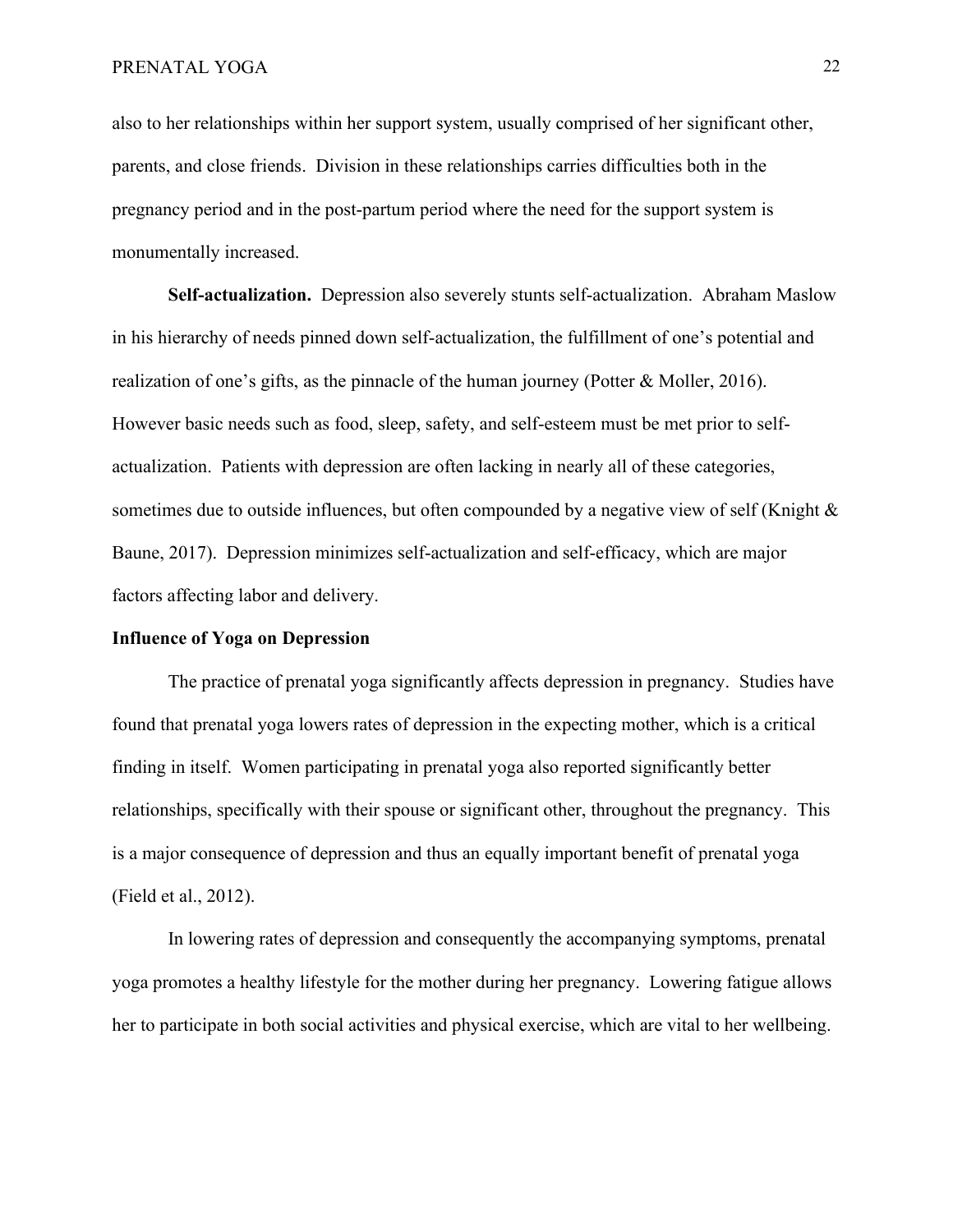Adequate sleep and nutrition allow for the healthy development of the baby and promote better energy in the mother (Davidson et al., 2016).

**Necessity of community.** Lack of motivation and a decreased drive toward healthy relationships propitiate isolation in the pregnant client. This negatively impacts current relationships, but also keeps the mothers from forming new and encouraging relationships throughout the pregnancy. Prenatal yoga provides an environment of like-minded women who are pursuing the best health for themselves and their infants. As these women are experiencing similar seasons of life and changes in their bodies, they are equipped in a unique way to provide support and encouragement to one another. This is a unique and beneficial aspect to prenatal yoga that interventions like massage therapy or even other exercise programs do not appear to consistently mimic (Campbell & Nolan, 2016).

**Promotion of self-efficacy.** Self-efficacy is defined by the *Cambridge Dictionary* as "a person's belief that they can be successful when carrying out a particular task" (para 1). Maternal self-efficacy is specifically related to perceptions about the labor and delivery process as well as motherhood. Higher self-efficacy is also correlated to decreased pain and anxiety in labor and decreased unnecessary medical interventions. Prenatal education when combined with the physical practice of yoga, as seen in most prenatal yoga classes, has the potential to increase women's self-efficacy by promoting confidence in the body's abilities and personal ownership of the birthing process (Campbell & Nolan, 2016).

# **Anxiety**

Anxiety often accompanies depression, specifically in the post-partum experience as the mother acclimates to new roles and responsibilities (Ali, 2018). The body's response to anxiety very closely resembles the body's response to stress. The physical effects of the body's response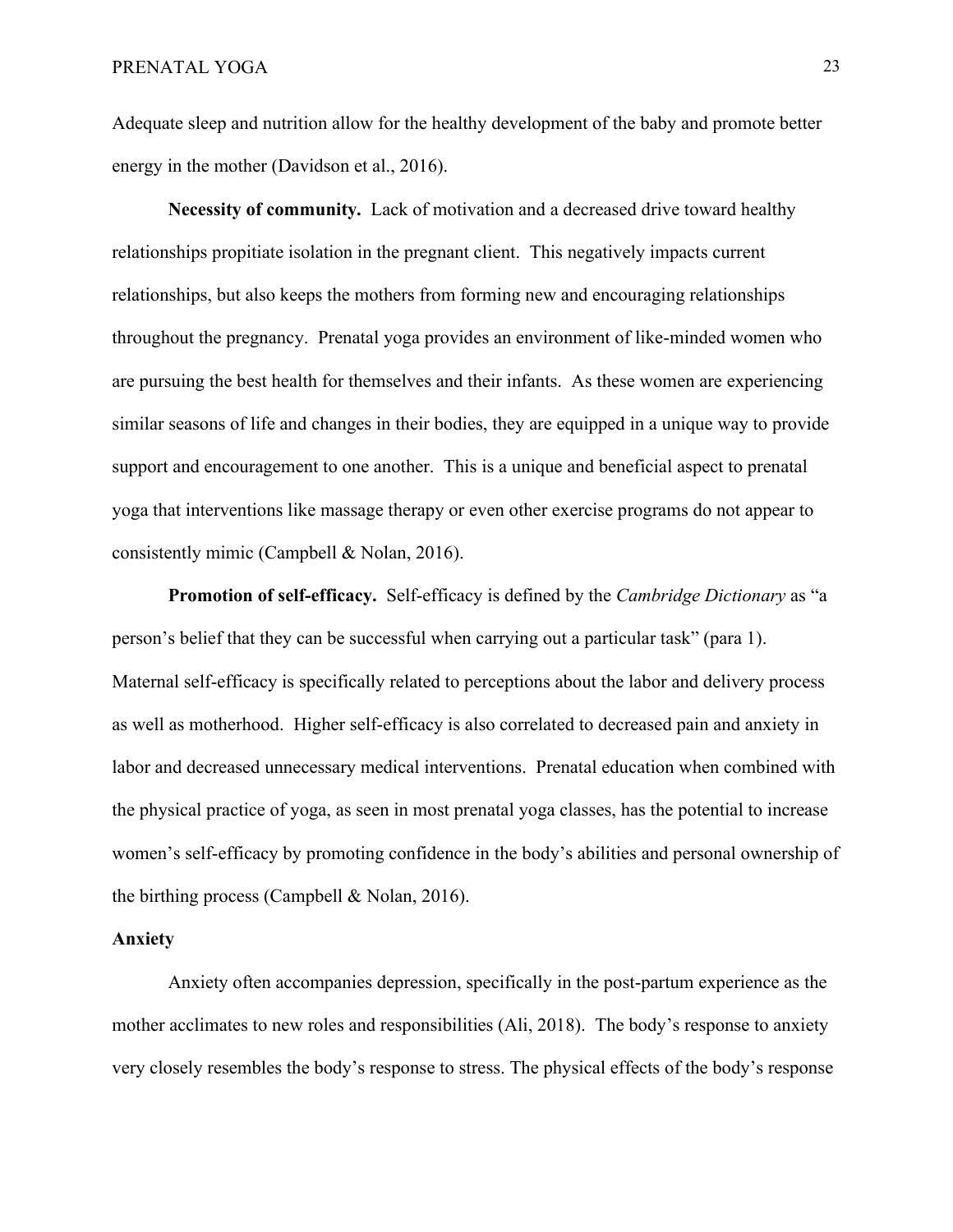to anxiety have significant impacts on the baby, but anxiety can also be mentally paralyzing to the expecting mother, who is facing a new season of life having to prepare for those changes. Prenatal yoga as an intervention has been shown to decrease maternal feelings of anxiety, specifically regarding pregnancy and childbirth concerns, along with the physical markers such as cortisol. It also showed great efficacy in both achieving short-term benefits and maintaining the efficacy (Newham et al., 2014). Breathing exercises are a traditional form of treatment for anxiety, which helps to explain the impact of that aspect of prenatal yoga (Potter & Moller, 2016).

# **Impact of Yoga on Anxiety**

Anxiety is specifically addressed in prenatal yoga, as the class focuses on preparing the mother mentally for what to expect in labor in order to ease the fear and sense of being unready. These education points include repeated practice of a variety of pain management strategies, use of affirming language and the telling of positive labor stories, all underpinned by yoga practice to lower somatic response to stress. Further, deep, rhythmic breathing designed to increase physical readiness also assists with combatting anxiety. Increased confidence and competence enable women to remain calmer, to mobilize pain management skills and take greater control of their labor.

# **Mental Preparation for Labor**

The education provided in the prenatal period through prenatal yoga focuses on labor and delivery preparation by equipping the mother with knowledge, answering common questions, and fostering community among pregnant mothers. This education is provided in the hopes that more mental and physical energy can be focused on how to successfully transition to the postpartum season. It encourages a focus centered on excitement and anticipation rather than fear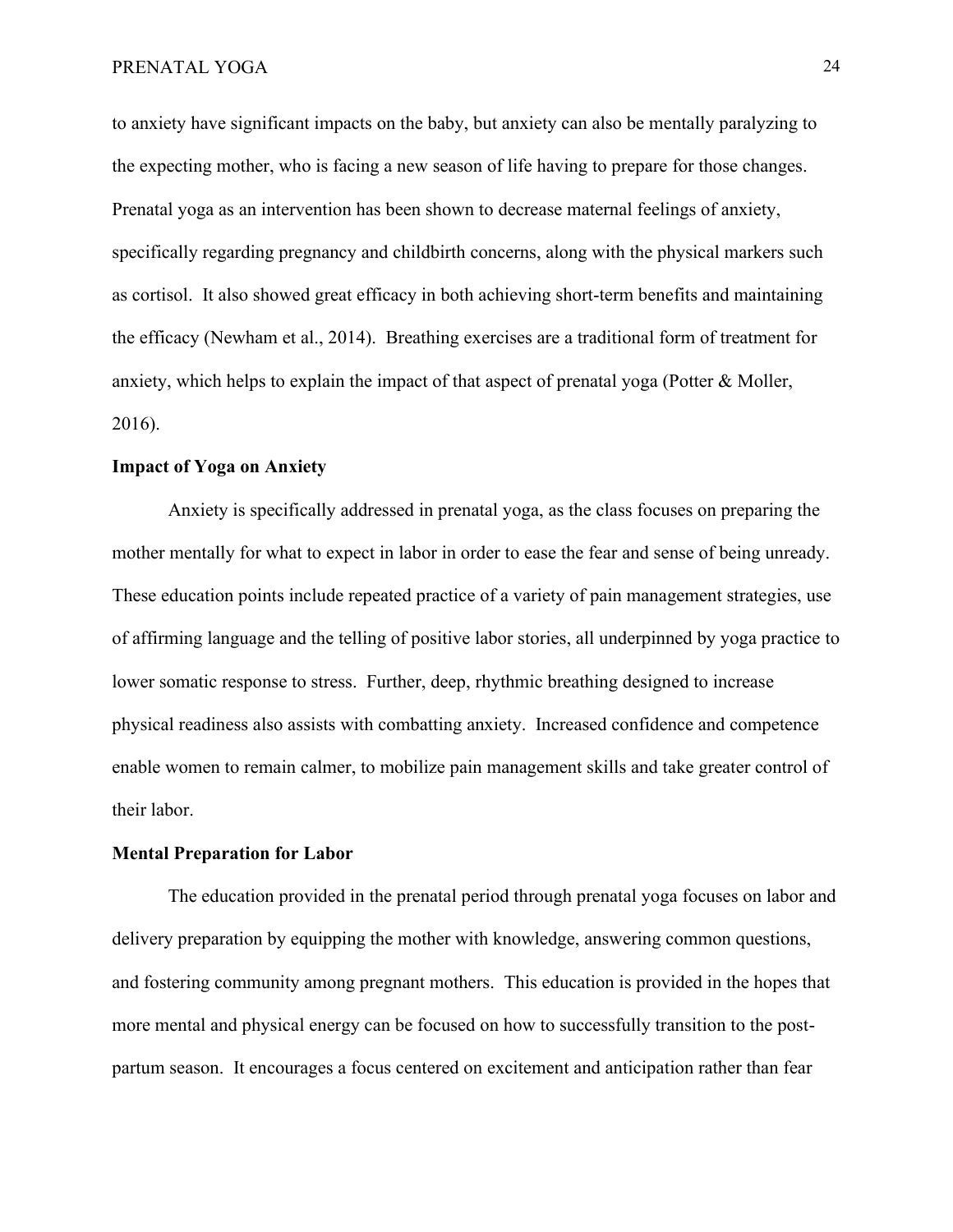and anxiety. Prenatal yoga instructors are knowledgeable about information to help equip pregnant women for the mental strength and emotional endurance needed for labor and delivery (Newham et al., 2014). The mental preparedness for labor greatly impacts the overall experience of the transition to parenthood and helps mitigate postpartum depression and anxiety.

# **Benefits of Prenatal Yoga for the Infant**

Prenatal yoga also has significant positive impacts on the infant. It has been shown to improve birth weight, decrease preterm labor and consequent preterm birth, and decrease the incidence of intrauterine growth retardation, which has a significant negative impact on the fetus and can cause birth defects (Davidson et al., 2016). These benefits to prenatal yoga are not associated with any increased complications or adverse effects either to the mother or the infant (Curtis et al., 2012). Infants at full term are physically prepared to enter the world and are at a significantly decreased risk for neonatal complications (Davidson et al., 2016).

### **Prematurity**

Prematurity is one of the most common causes of infant death. The premature infant does not have the desired maturity of many body systems, specifically the respiratory system, and are far more likely than full-term infants to suffer from long term mental and physical ill effects (Mayo Clinic Staff, 2017). They are also far less equipped to regulate their temperature, as infants burn brown fat to produce body heat, but that brown fat is not stored until the end of the third trimester (Symonds et al., 2018). Another concern is the infant's risk for hypoglycemia. Similar to brown fat, glycogen stores in the liver are inadequate to properly support cell metabolism until the last few weeks of pregnancy. These are just a few examples of the complications commonly experienced by preterm infants. These concerns are often cause for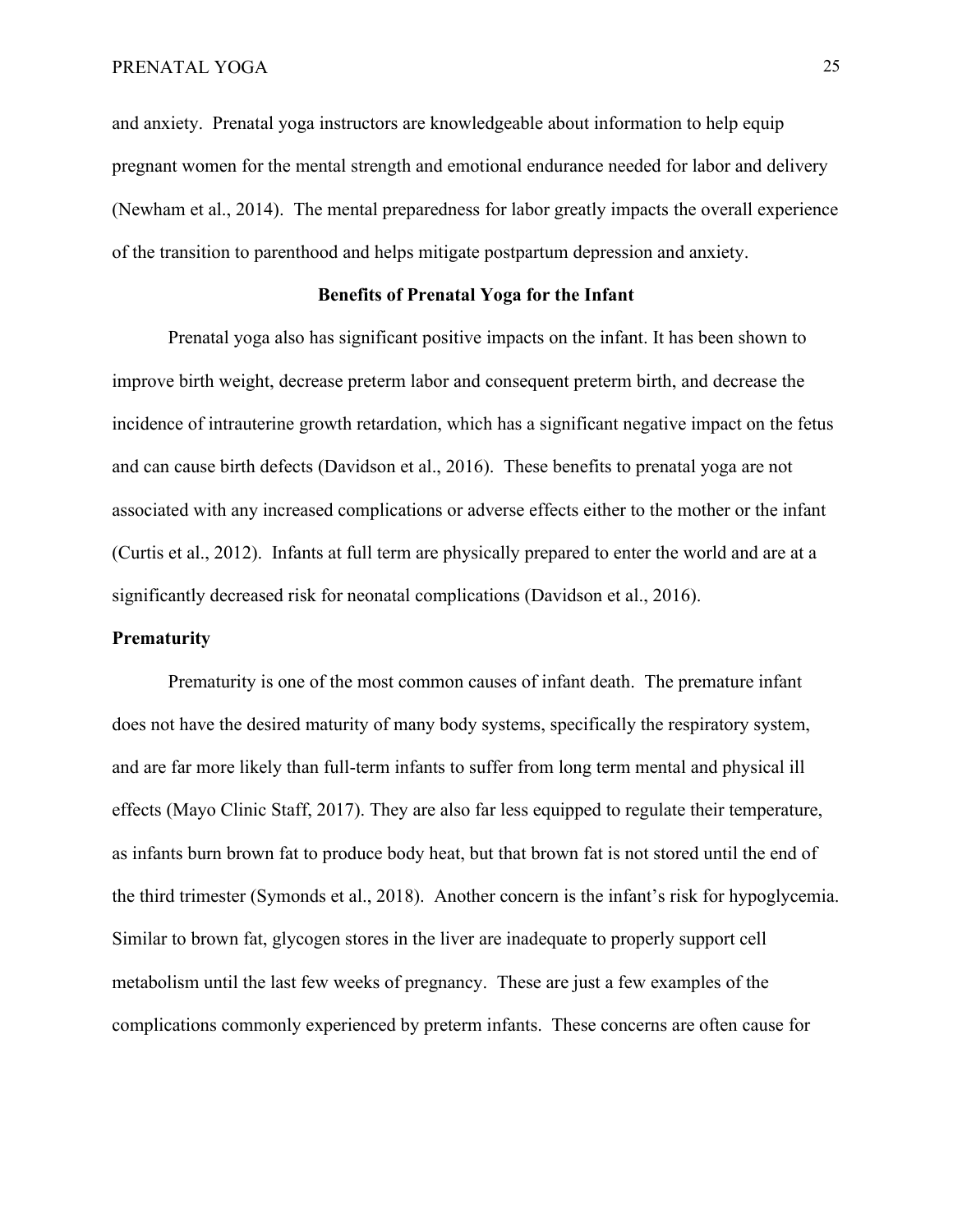admission to the neonatal intensive care unit, which is both an incredible cost and stressor to the parents (Davidson et al., 2016).

**Impact of prenatal yoga on prematurity.** Overall maternal wellbeing is a major factor in the mother carrying her infant to term. Maternal factors such as stress, pre-eclampsia, and nonreassuring fetal status are common causes of prematurity (American College of Obstetricians and Gynecologists Staff, 2018). Non-reassuring fetal status is characterized by recurrent variable or late decelerations, fetal tachycardia or bradycardia, or a poor biophysical profile (American College of Obstetricians and Gynecologists Staff, 2015). Prenatal yoga counteracts nearly all of these factors and allows for a healthy, full-term pregnancy, which is vitally important to the health and well-being of the new (Bolanthakodi et al., 2018). Premature delivery can cause additional stress to the parents, as they are not prepared for the arrival of the infant. Thus, carrying to term also has significant benefits for the mother as well (Field et al., 2013).

# **Birthweight**

Adequate infant birthweight is an indicator of proper fetal nutrition and oxygenation during gestation as well as a term delivery. Proper birthweight is a significant factor affecting the infant's transition into extrauterine life (Davidson et al., 2016).

**Small for gestational age.** Low birthweight infants are termed small for gestational age (SGA). These babies can be further separated into asymmetrical and symmetrical SGA. Asymmetrical indicates that the head and consequently brain are measuring between the tenth and ninetieth percentiles, which is considered normal, and the total body weight is below the tenth percentile. This is a positive sign for the infant as the brain has been spared. Symmetrical SGA babies are often much more likely to suffer long-term complications. These infants are prone to many of the same difficulties as preterm infants (Davidson et al., 2016).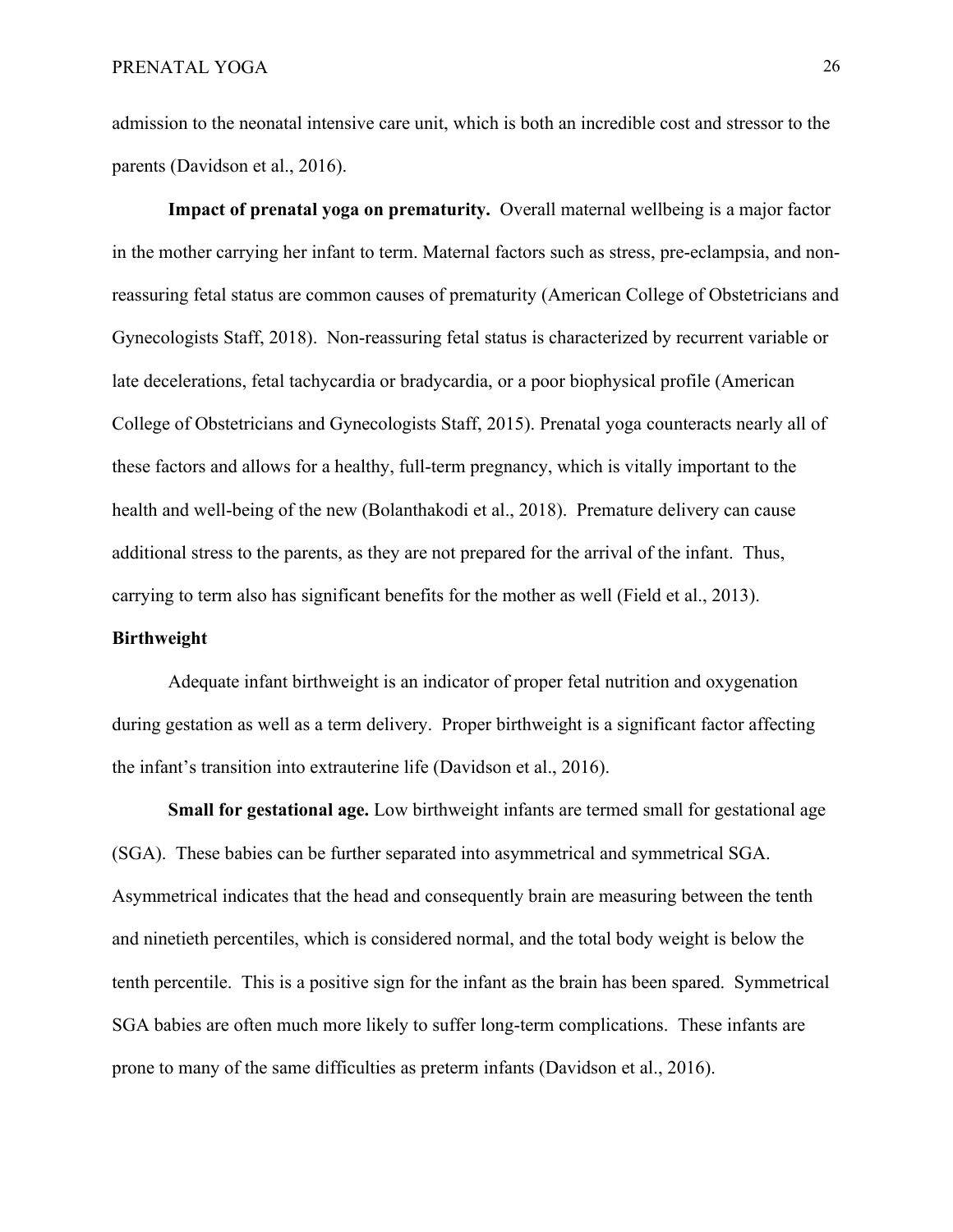Intrauterine growth retardation (IUGR) is a subcategory related to SGA. Babies diagnosed as SGA may be physically healthy, even while small, however IUGR infants are often affected in more significant physical or mental capacities. Intrauterine growth retardation may be associated with maternal infection or substance abuse, and contributes to fetal malformations which may be significant (Davidson et al., 2016).

**Causes of low birthweight.** Low birthweight occurs in approximately 8% of infants and is often related to the maternal health status. The most frequent causes of low birthweight infants are premature birth and IUGR. Other causes include chronic health conditions such as diabetes. Maternal infection and medication use can also contribute to low birthweight (March of Dimes Staff, 2018).

Low birthweight is often a consequence of hypertension and stress in pregnancy. These factors are often related, and both of them decrease the blood flow to the placenta. The placenta is the only source of nutrition to the developing fetus. Increased blood pressure whether primary or secondary to stress, causes vasoconstriction in the blood vessels that supply the placenta. Long term hypertension will also begin to damage and ultimately breakdown the blood flow to the placenta. As a result, the fetus receives significantly decreased nutrients, glucose, and oxygen. This leads to the decreased size as well as malformations often seen in IUGR (Davidson et al., 2016).

**Impact of prenatal yoga on birthweight.** Prenatal yoga has a significant impact on infant birthweight. First, it decreases some of the major risk factors such as prematurity, IUGR, stress, and hypertension. Overall maternal circulation is improved, which benefits the baby. Maternal oxygenation is also maximized through the breathing exercises, which increases oxygen supply for the infant Yamamoto-Morimoto, Horibe, Takao, & Anami, 2019). These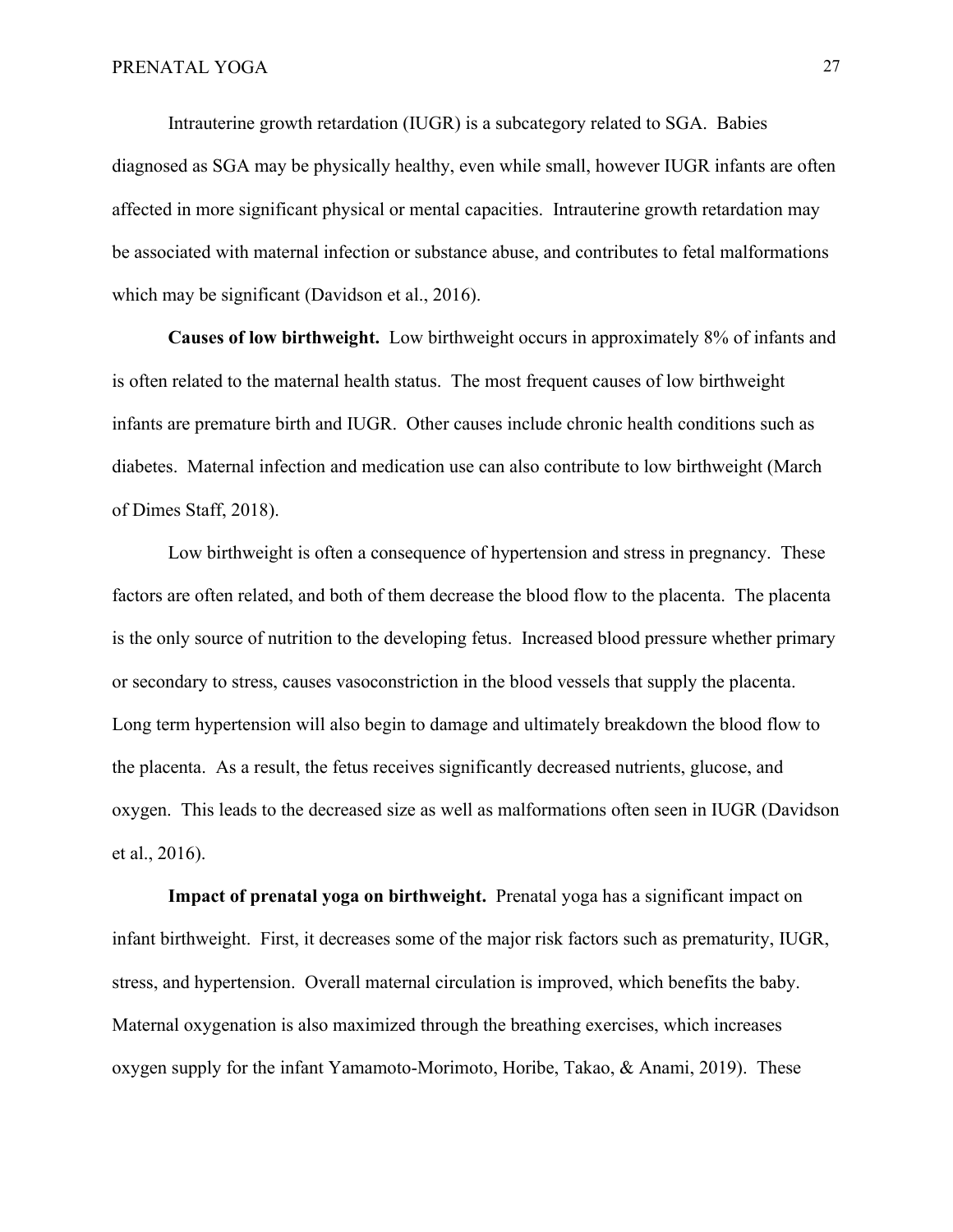outcomes of prenatal yoga certainly affect the infant in utero, but it can also prevent the longterm complications that could handicap an infant for the rest of their life (Field, Diego, Delgado, & Medina, 2013).

# **Guidelines and Modifications for Prenatal Yoga**

The practice of prenatal yoga has not been implicated in any studies to have any negative effects on either the mother or the baby (Bolanthakodi et al., 2018). It is important to note that there are a few recommendations from the American College of Obstetricians and Gynecologists as well as the Mayo Clinic and prenatal yoga instructors that help maintain the safety of the woman and her child (Committee on Obstetric Practice Staff, 2019; Mayo Clinic Staff; 2019). Most guidelines are directed at mothers who have not consistently practiced yoga previously, as most yogis have conditioned their bodies to that exercise and movement and can continue their practice fairly normally.

### **Inversions**

Total inversions are not recommended for mothers who are new to yoga. A total inversion in yoga is defined as a pose or posture with both the pelvis and feet above the heart. Inversions most frequently include headstands, handstands, and shoulder stands. Inversions increase the stress on the circulatory system by increasing the blood pressure and decreasing the heart rate. This is compounded by the fact that pregnant women's circulatory systems are functioning with nearly 150% of the average circulatory volume, which further increases the strain placed on the heart (Davidson et al., 2014).

# **Poses**

Also related to the cardiovascular system, poses in which the mother is flat on her back ought to be avoided in pregnancy, specifically in the second and third trimesters. The growing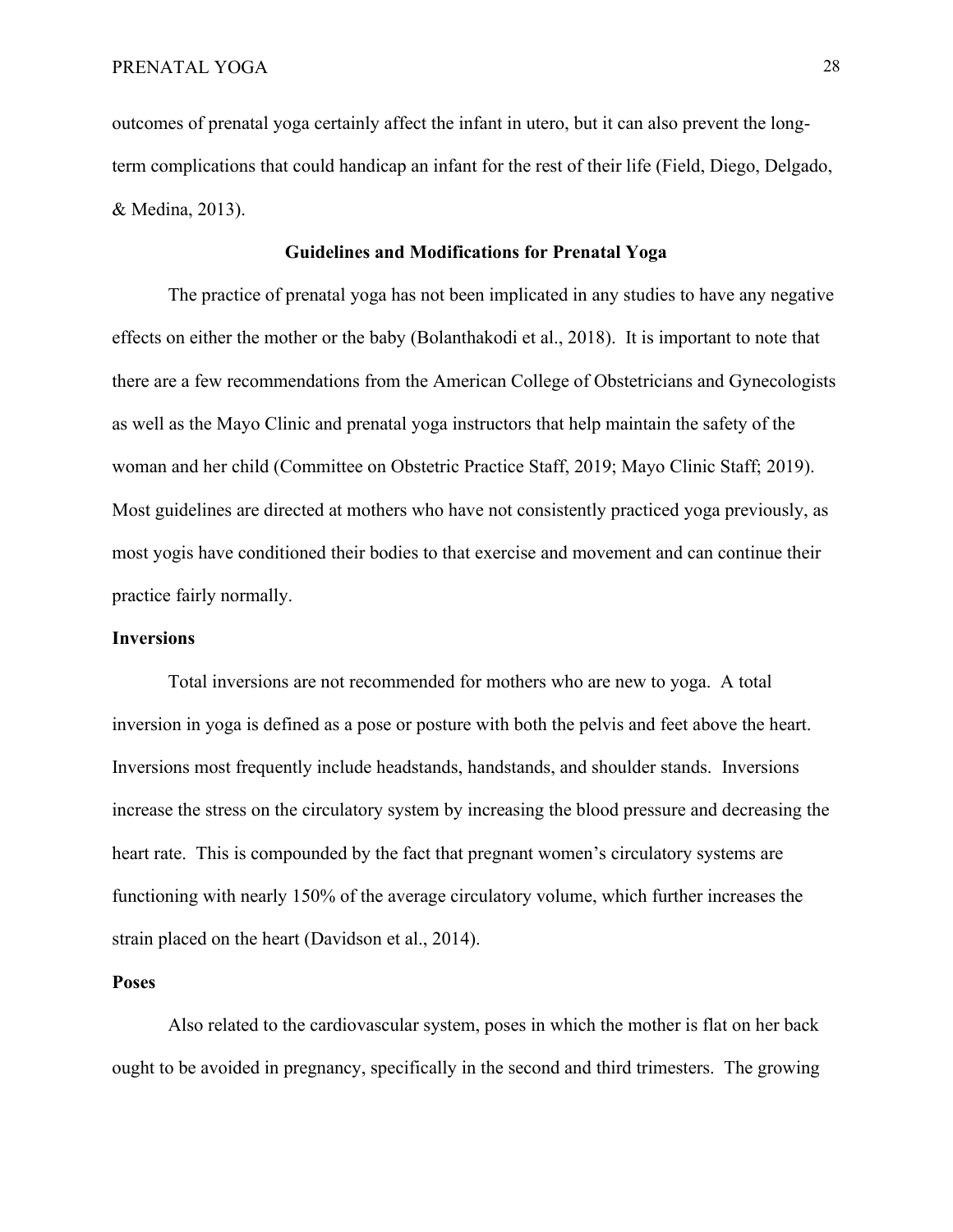uterus can compress the inferior vena cava, the major vessel that returns blood from the lower extremities to the heart. This may cause the mother's heart rate to increase and can also impede circulation to the infant (Mayo Clinic Staff, 2019). Modifications for these poses generally include a folded towel or bolster pillow under one or both hips to relieve the pressure on the inferior vena cava.

# **Hot Yoga**

Hot yoga should also be avoided in pregnancy. This is practiced in a room that is heated to over 100 degrees Fahrenheit, which can cause maternal hyperthermia (Mayo Clinic Staff, 2019). A significant and specific consequence of maternal hyperthermia is neural tube defects (NTD) in the baby. Research has shown that the risk of NTDs is doubled in cases of maternal hyperthermia, which is a compelling reason to forego hot yoga in pregnancy (Chan, Natekar, & Koren, 2014).

#### **Rotation**

Compressing or twisting the uterine area should be kept to a minimum. Many yoga poses have rotated forms, which help to increase flexibility. However, increasing the pressure on the uterine area can stress the ligaments that support the uterus and decrease blood flow to the baby (Mayo Clinic Staff, 2019). These poses can be modified by limiting the rotation to the shoulders and upper back, or remaining in the traditional pose without adding the twist.

#### **Relaxin**

Of particular importance to expecting mothers is the major influx of the hormone relaxin during pregnancy. Relaxin helps to prepare the pelvis for childbirth by relaxing the joints, and its action affects all the joints in the body. This contributes to the clumsy feeling during pregnancy as well as increased flexibility. Relaxin does, however, increase the risk of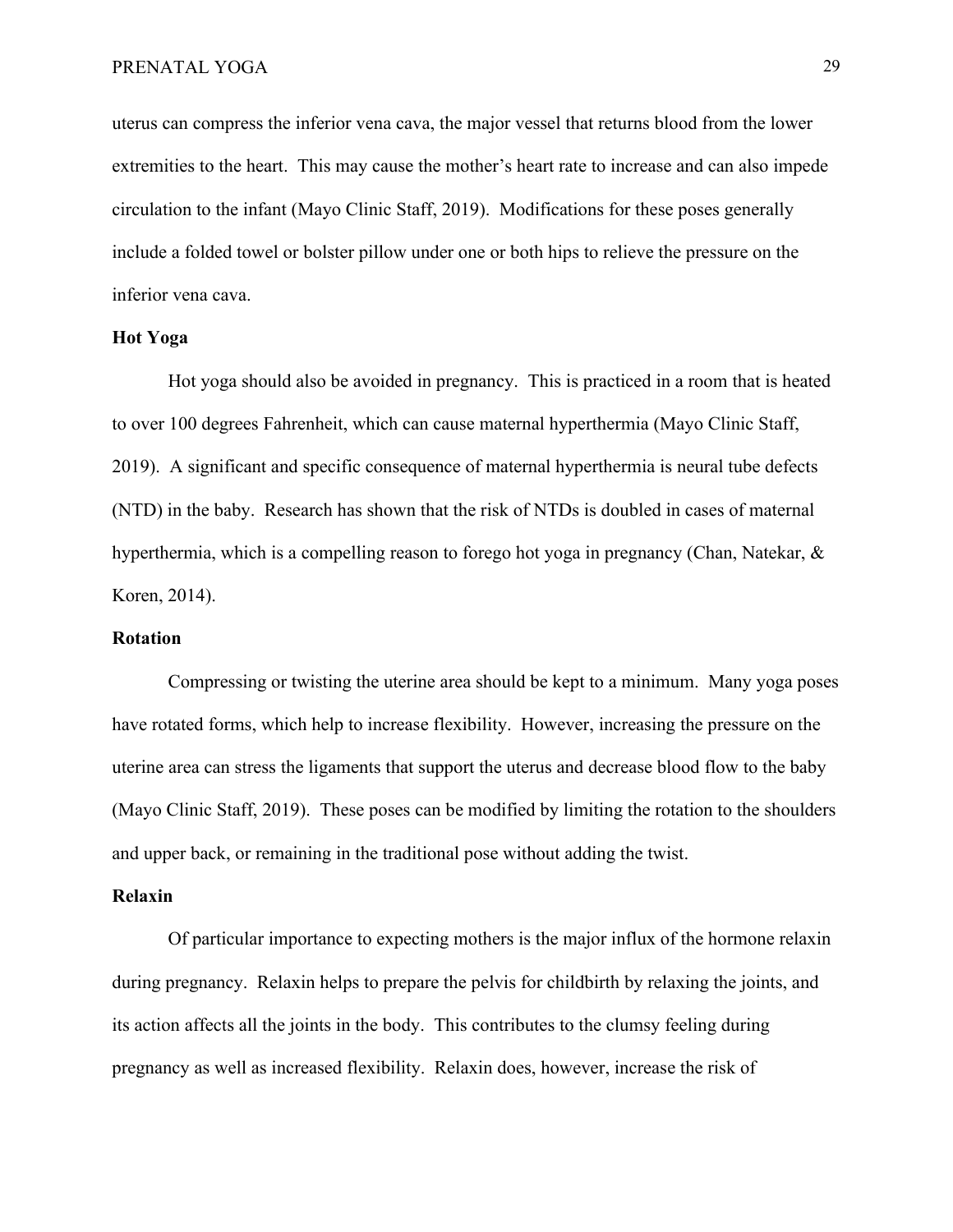overstretching injuries (Davidson et al., 2016). Pregnant women should be advised not to sink into poses, but to embrace stabilizing muscle contraction that resembles opposition. This modification allows for greater support in the pose and less risk of injury during the practice.

#### **Conclusion**

Prenatal yoga has monumental benefits. In both the physical and psychological realms, yoga impacts the course of pregnancy for the mother (Campbell & Nolan, 2019). Yoga reduces the morning sickness as well as many of the common complaints associated with pregnancy (Mayo Clinic Staff, 2019). It also prepares the mothers joints, ligaments, and muscles for the experience of labor and delivery (Chuntharapat et al., 2008). This results in decreased pain and time of labor as well as a decreased risk for cesarean section (Jahdi et al, 2016). Prenatal yoga also has been shown to be an effective treatment for both depression and anxiety in pregnancy. This natural intervention decreases both maternal and fetal harm from these conditions (Campbell  $\&$  Nolan, 2016). In addition to the maternal benefits, the infant is significantly more likely to be born at full term and a healthy weight, as prenatal yoga reduces premature labor, IUGR, pre-eclampsia, and hypertension (Field et al., 2013). Research regarding the positive impact of prenatal yoga is continuing to grow and the practice is becoming more widely promoted. Factors hindering further implementation include the limited knowledge of providers regarding prenatal yoga, perceived cost of attending classes, and maternal non-compliance. However, research and personal testimonies agree: prenatal yoga greatly improves the pregnancy, labor, delivery, and post-partum experiences for both the mother and the baby and should be encouraged as a component of prenatal care as health professionals seek to perform patient-centered care and education (Campbell & Nolan, 2019).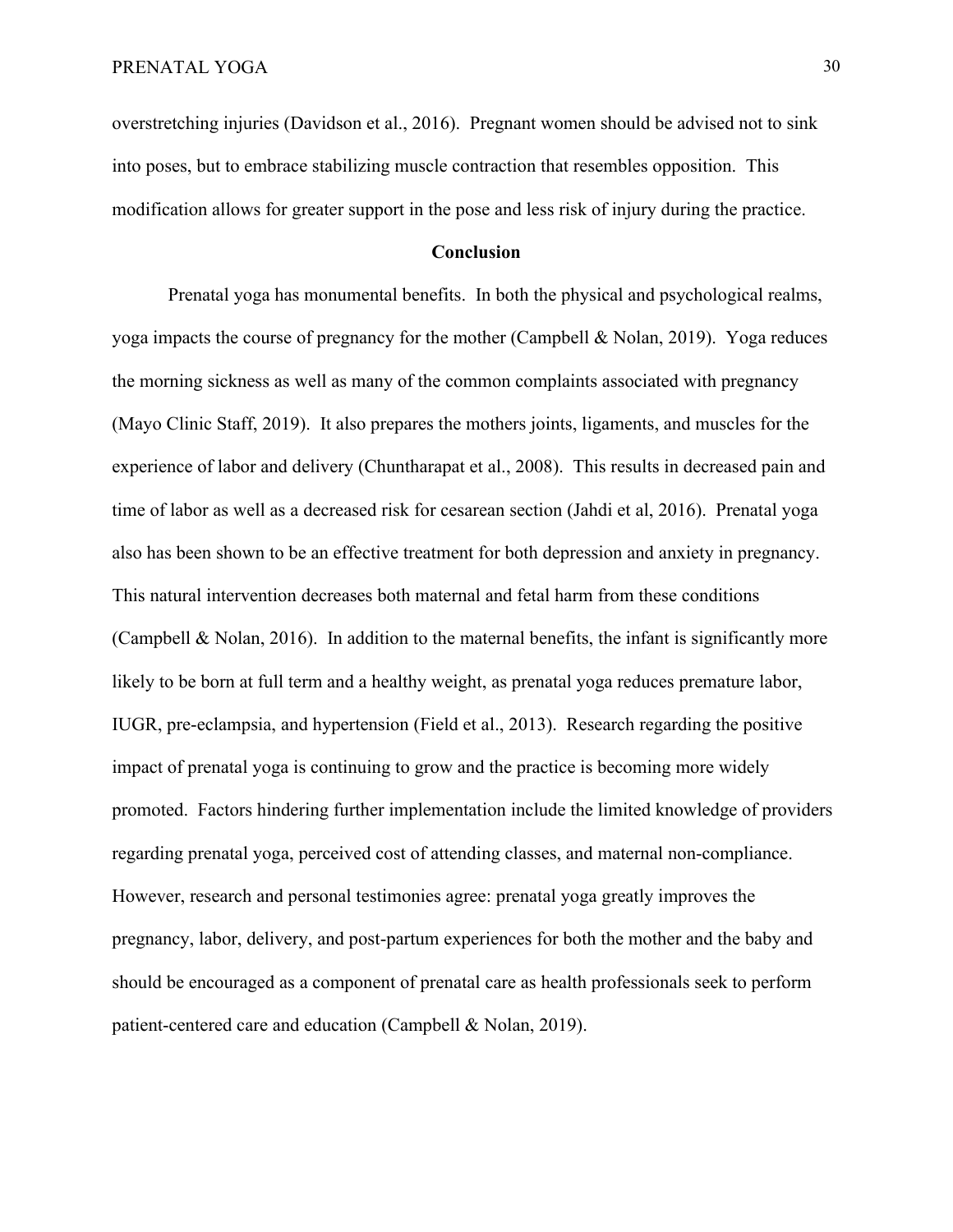#### References

Ali, E. (2018). Women's experiences with postpartum anxiety disorders: A narrative literature review. *International Journal of Women's Health*, *10*, 237–249.

doi:10.2147/IJWH.S158621

- American College of Obstetricians and Gynecologists Staff. (2018). Fetal heart rate monitoring during labor. Retrieved from [https://www.acog.org/Patients/FAQs/Fetal-Heart-Rate-](https://www.acog.org/Patients/FAQs/Fetal-Heart-Rate-Monitoring-During-Labor?IsMobileSet=false#happens)[Monitoring-During-Labor?IsMobileSet=false#happens](https://www.acog.org/Patients/FAQs/Fetal-Heart-Rate-Monitoring-During-Labor?IsMobileSet=false#happens)
- American College of Obstetricians and Gynecologists Staff. (2015). ACOG committee opinion No. 326: Inappropriate use of the terms fetal distress and birth asphyxia. *Obstet Gynecol 106(*6),1469–1470. doi: 10.1097/00006250-200512000-00056.
- American Pregnancy Association Staff. (2015). Risks of a cesarean procedure. Retrieved from <https://americanpregnancy.org/labor-and-birth/cesarean-risks/>
- American Pregnancy Association Staff. (2019a). Insomnia during pregnancy: Snooze or lose. Retrieved from [https://americanpregnancy.org/pregnancy-health/insomnia-during](https://americanpregnancy.org/pregnancy-health/insomnia-during-pregnancy/)[pregnancy/](https://americanpregnancy.org/pregnancy-health/insomnia-during-pregnancy/)
- American Pregnancy Association Staff. (2019b). Depression during pregnancy: Signs, symptoms, and treatments. Retrieved from [https://americanpregnancy.org/pregnancy](https://americanpregnancy.org/pregnancy-health/depression-during-pregnancy/)[health/depression-during-pregnancy/](https://americanpregnancy.org/pregnancy-health/depression-during-pregnancy/)

Bernard, S. A., Chelminski, P. R., Ives, T. J., & Ranapurwala, S. I. (2018). Management of pain in the united states-A brief history and implications for the opioid epidemic. *Health services insights*, *11*. 1178632918819440. doi:10.1177/1178632918819440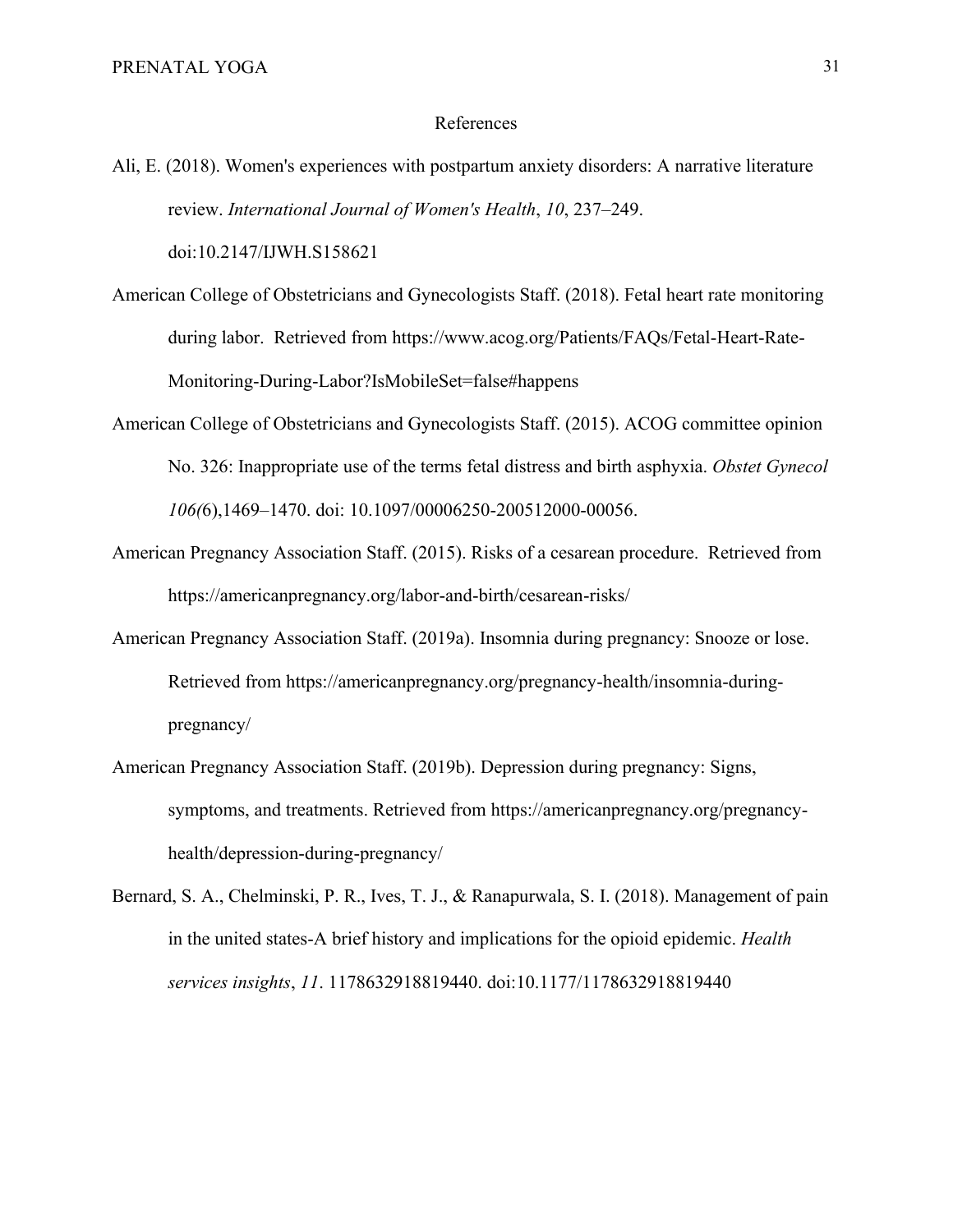- Bolanthakodi, C., Raghunandan, C., Saili, A., Mondal, S., Saxena, P. (2018) Prenatal yoga: Effects on alleviation of labor pain and birth outcomes. *The Journal of Alternative and Complementary Medicine 24*(12), 1181-1188.
- Cambridge University Press Staff. (n.d.). Meaning of self-efficacy in English. Retrieved from <https://dictionary.cambridge.org/us/dictionary/english/self-efficacy>
- Campbell, V., & Nolan, M., (2010). 'It definitely made a difference': A grounded theory study of yoga for pregnancy and women's self-efficacy for labour. *Midwifery* (68), 74-83. doi: 10.1016/j.midw.2018.10.005.
- Campbell, V. R., & Nolan M. (2016). A qualitative study exploring how the aims, language and actions of yoga for pregnancy teachers may impact upon women's self-efficacy for labour and birth. *Women and Birth*, *29*(1), 3–11. doi:10.1016/j.wombi.2015.04.007.
- Castaneda, C., (2014). America the yogiful: Insights into American yoga culture today. *Rollins Scholarship Online.* Retrieved from

<https://scholarship.rollins.edu/cgi/viewcontent.cgi?article=1056&context=mls>

- Chan, J., Natekar, A., & Koren, G. (2014). Hot yoga and pregnancy: Fitness and hyperthermia. *Canadian Family Physician Medecin De Famille Canadien, 60*(1), 41–42. Retrieved from http://search.ebscohost.com/login.aspx?direct=true&db=mnh&AN=244525 58&site=ehost-live&scope=site
- Childbirth Connection Staff. 2014. Data briefs: Listening to mothers. Retrieved from http://transform.childbirthconnection.org/wp-content/uploads/2013/05/DataBriefs-all.pdf
- Chuntharapat, S., Petpichetchian, W., Hatthakit, U. (2008) Yoga during pregnancy: Effects on maternal comfort, labor pain and birth outcomes. *Complementary Therapies in Clinical Practice*, *14*(2), 105–115. doi:10.1016/j.ctcp.2007.12.007.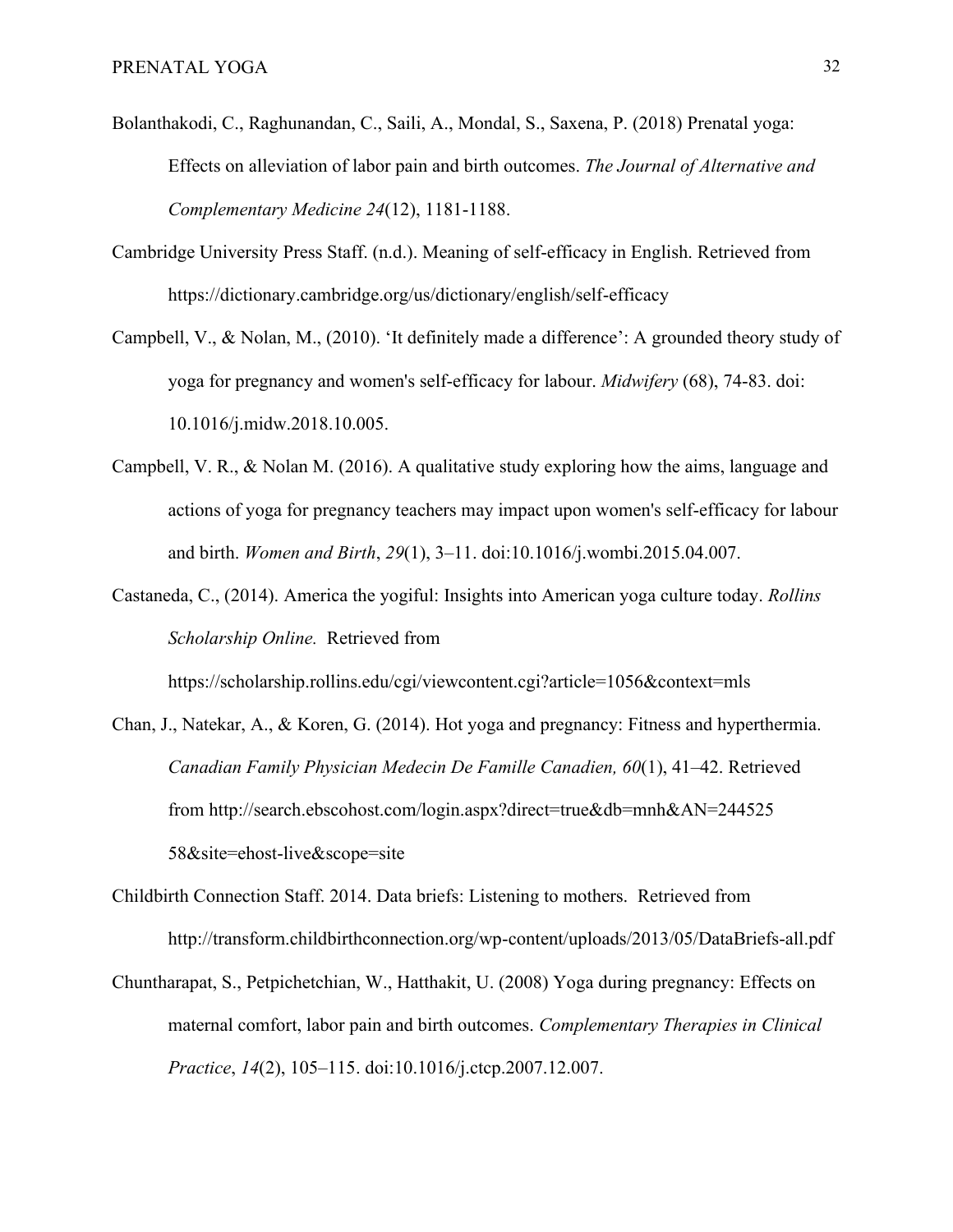- Cleveland Clinic Staff. (2017). What happens when your immune system gets stressed out? Retrieved from [https://health.clevelandclinic.org/what-happens-when-your-immune](https://health.clevelandclinic.org/what-happens-when-your-immune-system-gets-stressed-out/)[system-gets-stressed-out/](https://health.clevelandclinic.org/what-happens-when-your-immune-system-gets-stressed-out/)
- Committee on Obstetric Practice Staff. (2019) Physical activity and exercise during pregnancy and the postpartum period. Retrieved from https://www.acog.org/Clinical-Guidance-and-Publications/Committee-Opinions/Committee-on-Obstetric-Practice/Physical-Activityand-Exercise-During-Pregnancy-and-the-Postpartum-Period?IsMobileSet=false
- Curtis, K., Weinrib, A., & Katz, J. (2012). Systematic review of yoga for pregnant women: Current status and future directions. *Evidence-based Complementary and Alternative Medicine: eCAM*, *2012*, 715942. doi:10.1155/2012/715942
- Davidson, M., London, M., & Ladewig, P. (2016). *Olds maternal-newborn nursing and women's health across the lifespan. 10th ed.* Boston, MA: Pearson.
- Field, T., Diego, M., Delgado, J., Medina, L. (2013) Yoga and social support reduce prenatal depression, anxiety and cortisol. *Journal of Bodywork & Movement Therapies*, *17*(4), 397–403., doi:10.1016/j.jbmt.2013.03.010.
- Field, T., Diego, M., Hernandez-Reif, M., Medina, L., Delgado, J., & Hernandez, A. (2012). Massage, yoga reduce prenatal depression, prematurity. *Massage Magazine*, (198), 79.
- Gong, H., Ni, C., Shen, X., Wu, T., & Jiang, C. (2015). Yoga for prenatal depression: A systematic review and meta-analysis. *BMC Psychiatry*, *15*(1). 14. doi:10.1186/s12888- 015-0393-1
- Hollenbach, D., Broker, R., Herlehy, S., & Stuber, K. (2013). Non-pharmacological interventions for sleep quality and insomnia during pregnancy: A systematic review. *The Journal of the Canadian Chiropractic Association*, *57*(3), 260–270.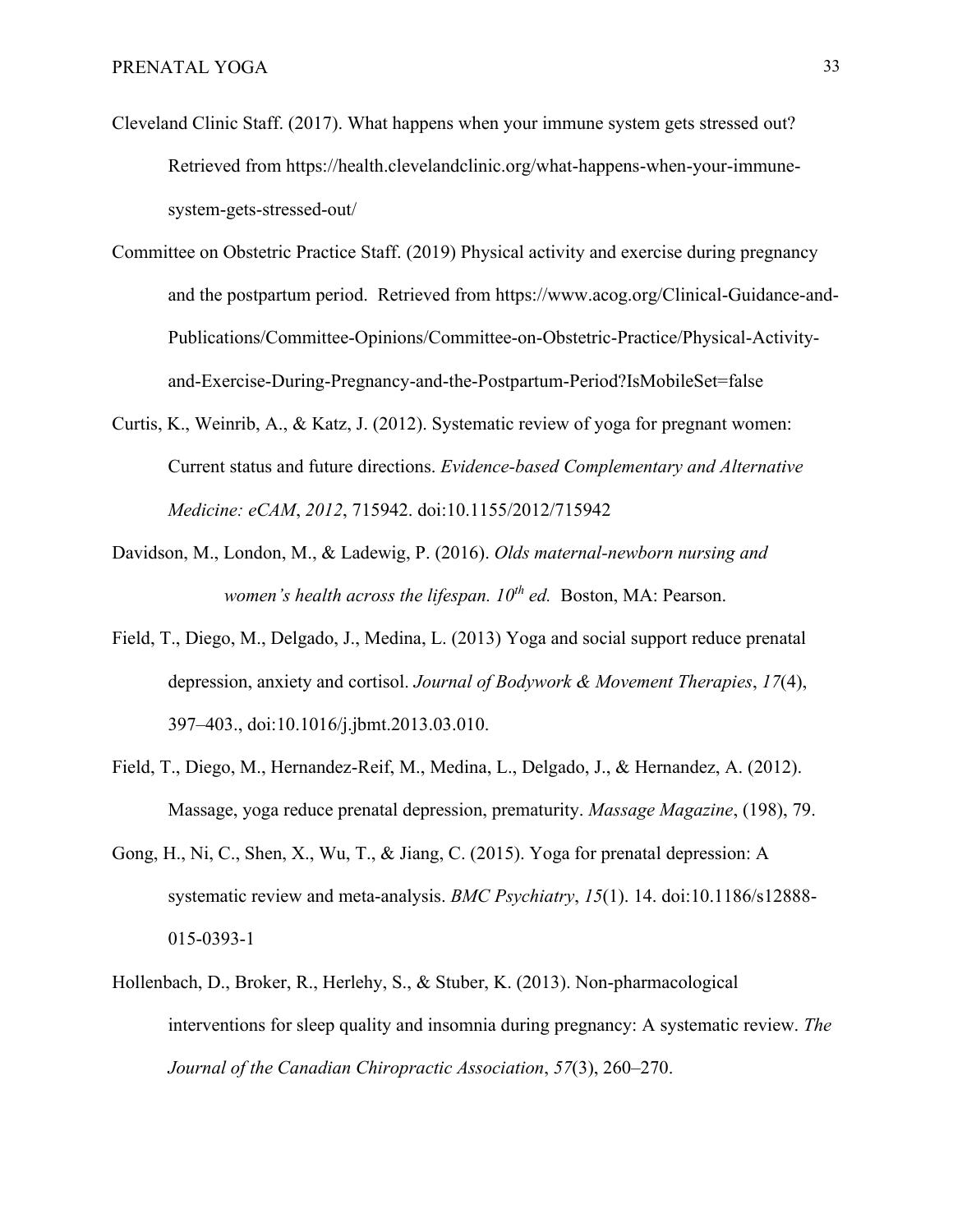- Jahdi, F., Sheikhan, F., Haghani, H., Sharifi, B., Ghaseminejad, A., Khodarahmian, M., & Rouhana, N. (2016) Yoga during pregnancy: The effects on labor pain and delivery outcomes (a randomized controlled trial). *Complementary Therapies in Clinical Practice*, *27*, 1–4. doi:10.1016/j.ctcp.2016.12.002.
- Knight, M. J., & Baune, B. T. (2017). Psychosocial dysfunction in major depressive disorderrationale, design, and characteristics of the cognitive and emotional recovery training program for depression (CERT-D). *Frontiers in Psychiatry*, *8*, 280. doi:10.3389/fpsyt.2017.00280
- Malhotra, A. (2017). *An introduction to yoga philosophy: An annotated translation of the yoga sutras*. London: Taylor and Francis.
- March of Dimes Staff. (2018). Low birthweight. Retrieved from https://www.marchofdimes.org/complications/low-birthweight.aspx
- Mayo Clinic Staff (2019). Prenatal yoga: What you need to know. Retrieved from https://www.mayoclinic.org/healthy-living/pregnancy-week-by-week/in-depth/prenatalyoga/
- Mayo Clinic Staff (2017). Premature birth. Retrieved from https://www.mayoclinic.org/diseases-conditions/premature-birth/symptoms-causes/syc-20376730
- McKinley, M. P., OLoughlin, V. D., & Bidle, T. S. (2016). *Anatomy & physiology: An integrative approach*. New York: McGraw-Hill Higher Education.
- Newham, J. J., Wittkowski, A., Hurley, J., Aplin, J. D., & Westwood, M. (2014). Effects of antenatal yoga on maternal anxiety and depression: A randomized controlled trial. *Depression and Anxiety*, *31*(8), 631–640. https://doi.org/10.1002/da.22268